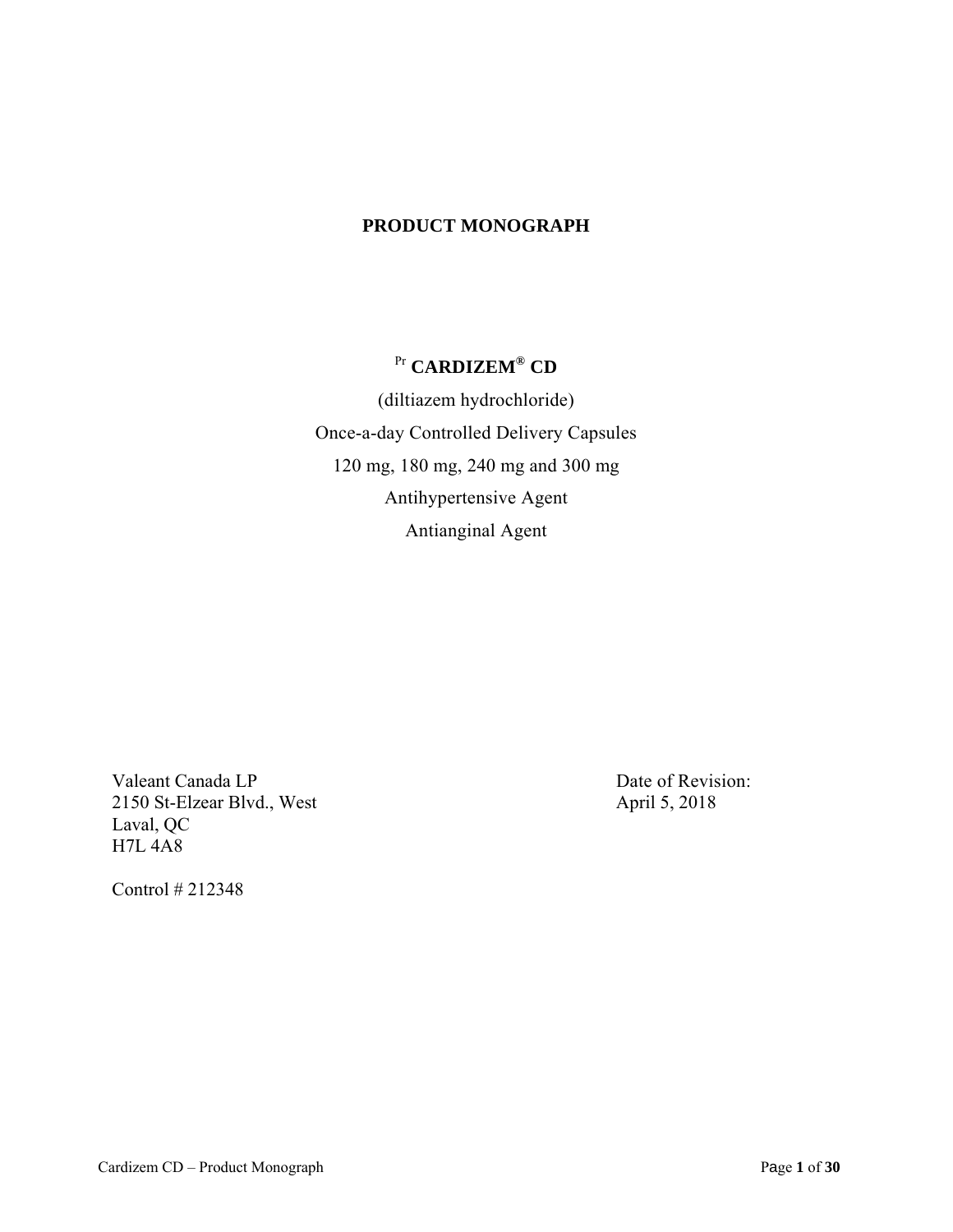## **PRODUCT MONOGRAPH**

# Pr **CARDIZEM® CD**

(diltiazem hydrochloride) Once-a-day Controlled Delivery Capsules 120 mg, 180 mg, 240 mg and 300 mg Antihypertensive Agent Antianginal Agent

# **ACTION AND CLINICAL PHARMACOLOGY**

CARDIZEM CD capsules are formulations of diltiazem HCl, which is a calcium ion influx inhibitor (calcium entry blocker or calcium ion antagonist).

#### **Mechanism of Action**

The therapeutic effect of this group of drugs is believed to be related to their specific cellular action of selectively inhibiting transmembrane influx of calcium ions into cardiac muscle and vascular smooth muscle. The contractile processes of these tissues are dependent upon the movement of extracellular calcium into the cells through specific ion channels. Diltiazem blocks transmembrane influx of calcium through the slow channel without affecting to any significant degree the transmembrane influx of sodium through the fast channel. This results in a reduction of free calcium ions available within cells of the above tissues. Diltiazem does not alter total serum calcium.

**Angina**: The precise mechanism by which diltiazem relieves angina has not been fully determined but it is believed to be brought about largely by its vasodilator action.

In angina due to coronary spasm, diltiazem increases myocardial oxygen delivery by dilating both large and small coronary arteries and by inhibiting coronary spasm at drug levels which cause little negative inotropic effect. The resultant increases in coronary blood flow are accompanied by dose dependent decreases in systemic blood pressure and decreases in peripheral resistance.

In angina of effort it appears that the action of diltiazem is related to the reduction of myocardial oxygen demand. This is probably caused by a decrease in blood pressure brought about by the reduction of peripheral resistance and of heart rate.

**Hypertension:** The antihypertensive effect of diltiazem is believed to be brought about largely by its vasodilatory action on peripheral blood vessels with resultant decrease in peripheral vascular resistance.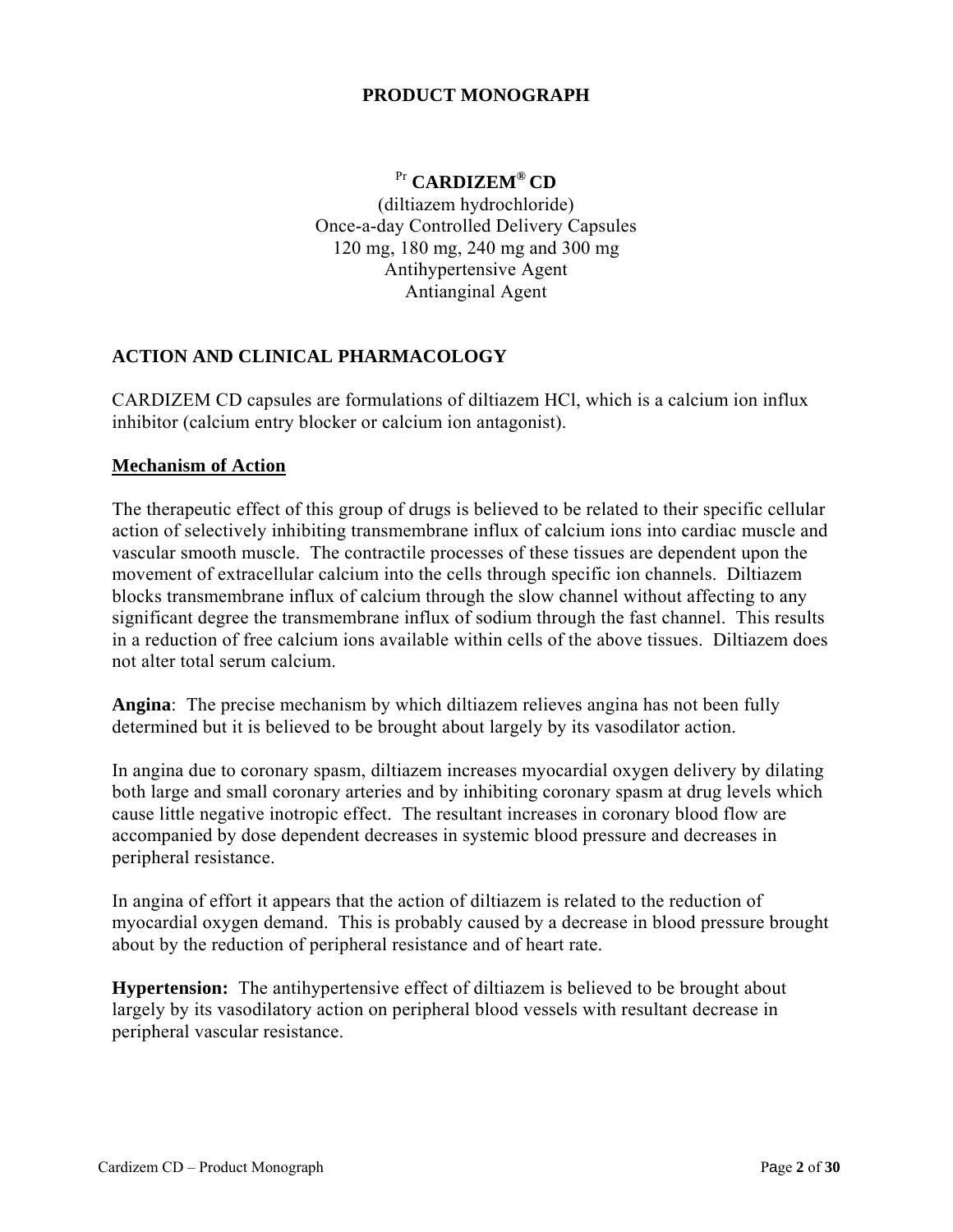## **Hemodynamic and Electrophysiologic Effects**

Diltiazem produces antihypertensive effects both in the supine and standing positions. Resting heart rate is usually slightly reduced. During dynamic exercise, increases in diastolic pressure are inhibited while maximum achievable systolic pressure is usually unaffected. Heart rate at maximum exercise is reduced.

Studies to date, primarily in patients with normal ventricular function, have shown that cardiac output, ejection fraction and left ventricular end-diastolic pressure have not been affected.

Chronic therapy with diltiazem produces no change, or a decrease, in circulating plasma catecholamines. However, no increased activity of the renin-angiotensin-aldosterone axis has been observed. Diltiazem inhibits the renal and peripheral effects of angiotensin II.

In man intravenous diltiazem in doses of 20 mg prolongs AH conduction time and AV node functional and effective refractory periods by approximately 20%. Chronic oral administration of diltiazem in doses up to 540 mg per day has resulted in small increases in PR interval. Second degree and third degree AV block have been observed (see WARNINGS). In patients with sick sinus syndrome, diltiazem significantly prolongs sinus cycle length (up to 50% in some cases).

#### **Pharmacokinetics**

Diltiazem is well absorbed from the gastrointestinal tract and is subject to an extensive firstpass effect giving absolute bioavailability (compared to intravenous dosing) of about 40%. Therapeutic blood levels appear to be in the 50-200 ng/mL range and the plasma elimination half-life (beta-phase) following single or multiple drug administration is approximately 3.5 to 6.0 hours. *In vitro* human serum binding studies revealed that 70 to 80% of diltiazem is bound to plasma proteins. Diltiazem undergoes extensive hepatic metabolism in which only 2-4% of the drug appears unchanged in the urine and 6-7% appears as metabolites. The metabolic pathways of diltiazem include N- and O-demethylation (via cytochrome P-450), deacetylation (via plasma and tissue esterases), in addition to conjugation (via sulfation and glucuronidation). *In vitro* studies have demonstrated that CYP 3A4 is the principal CYP isoenzyme involved in N-demethylation. The major metabolite, desacetyl diltiazem, is present in the plasma at levels 10-20% of the parent drug and is 25-50% as potent as diltiazem in terms of coronary vasodilation.

Diltiazem is considered to be a moderate inhibitor of CYP3A4, increasing the exposure of oral midazolam, a selective substrate of CYP3A4, by 3.8-fold. In an *in vitro* study, diltiazem was both a substrate and inhibitor of the efflux transporter, P-glycoprotein (P-gP). Coadministration of diltiazem with the P-gp probe substrate, digoxin, increased plasma concentrations and exposure of digoxin by approximately 20% and 40%, respectively.

Single oral doses of 30 to 120 mg of Cardizem immediate release tablets result in detectable plasma levels within 30 to 60 minutes and peak plasma levels 2 to 4 hours after drug administration. There is a departure from linearity of accumulation of diltiazem when Cardizem tablets are administered to steady-state in normal subjects. A 240 mg daily dose (60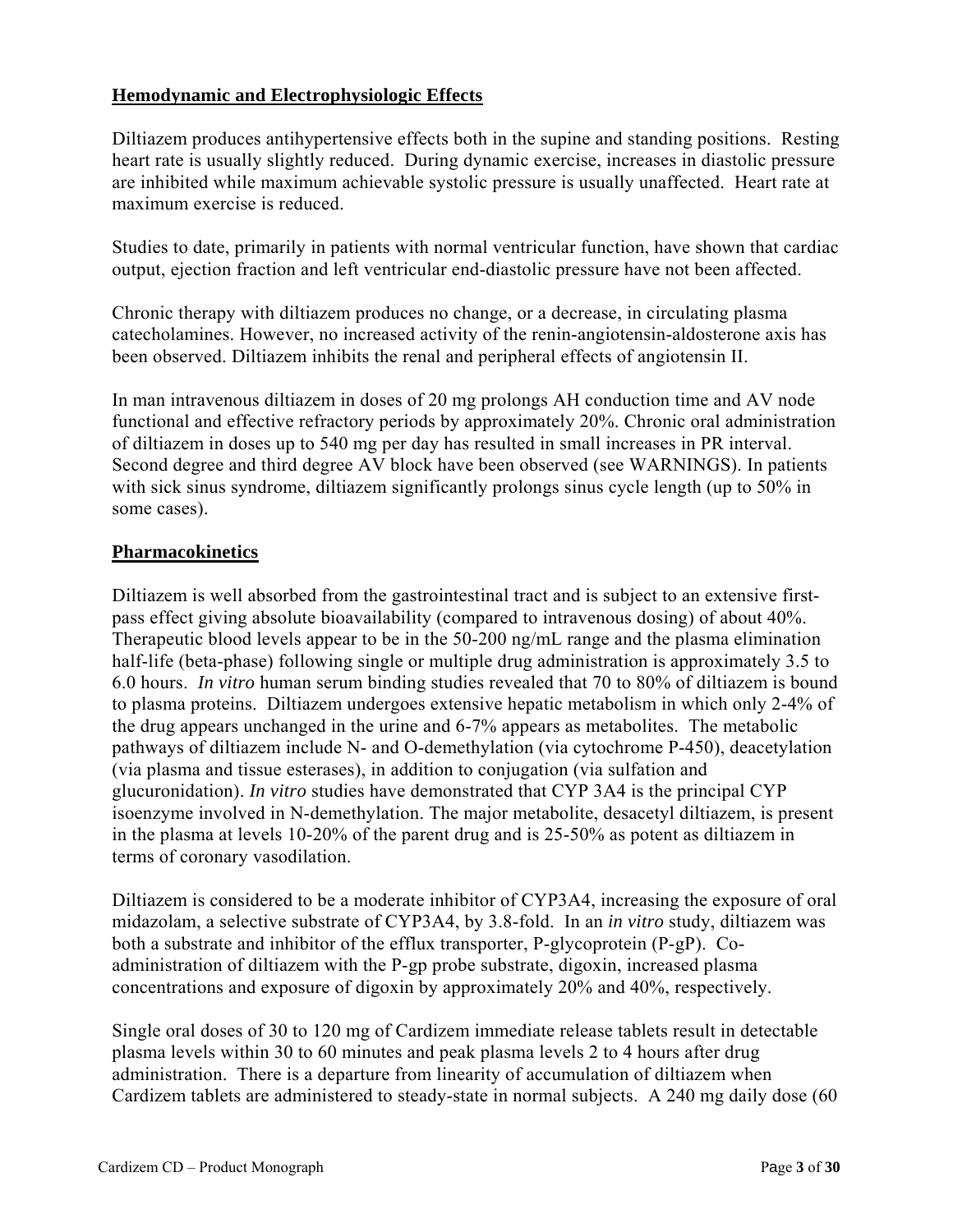mg QID) gave plasma levels 2.3 times higher than a 120 mg daily dose (30 mg QID) and a 360 mg daily dose (90 mg QID) had levels 1.7 times higher than the 240 mg daily dose.

**CARDIZEM CD (Once-a-day) Capsules:** More than 95% of drug is absorbed from the CARDIZEM CD formulation. A single 360 mg dose of the capsule results in detectable plasma levels within 2 hours and peak plasma levels between 10 and 14 hours. When CARDIZEM CD was taken with a high fat content breakfast, the extent of diltiazem absorption was not affected but was delayed. Dose-dumping does not occur. The apparent elimination half-life after single or multiple dosing is 5 to 8 hours. A departure from linearity similar to that seen with Cardizem tablets is observed. As the dose of CARDIZEM CD capsules is increased from a daily dose of 120 mg to 240 mg, there is an increase in the area under the curve (AUC) of 2.7 times. When the dose is increased from 240 mg to 360 mg there is an increase in AUC of 1.6 times.

A study which compared patients with normal hepatic function to liver cirrhosis patients noted an increase in half-life and a 69% increase in bioavailability in the hepatically impaired patients. A single dose study in patients with severely impaired renal function showed no difference in the half-life of diltiazem as compared to patients with normal renal function. (see PRECAUTIONS and DOSAGE AND ADMINISTRATION).

# **INDICATIONS AND CLINICAL USE**

#### **Angina**

- 1. CARDIZEM CD is indicated for the management of chronic stable angina (effortassociated angina) without evidence of vasospasm in patients who remain symptomatic despite adequate doses of beta-blockers and/or organic nitrates or who cannot tolerate those agents.
- 2. CARDIZEM CD may be tried in combination with beta-blockers in chronic stable angina patients with normal ventricular function. When such concomitant therapy is introduced, patients must be monitored closely (See WARNINGS).
- 3. Since the safety and efficacy of CARDIZEM CD capsules in the management of unstable or vasospastic angina has not been substantiated, use of this formulation for these indications is not recommended.

#### **Hypertension**

CARDIZEM CD is indicated for the treatment of mild to moderate essential hypertension. CARDIZEM CD should normally be used in those patients in whom treatment with diuretics or beta-blockers has been ineffective, or has been associated with unacceptable adverse effects.

CARDIZEM CD can be tried as an initial agent in those patients in whom the use of diuretics and/or beta-blockers is contraindicated, or in patients with medical conditions in which these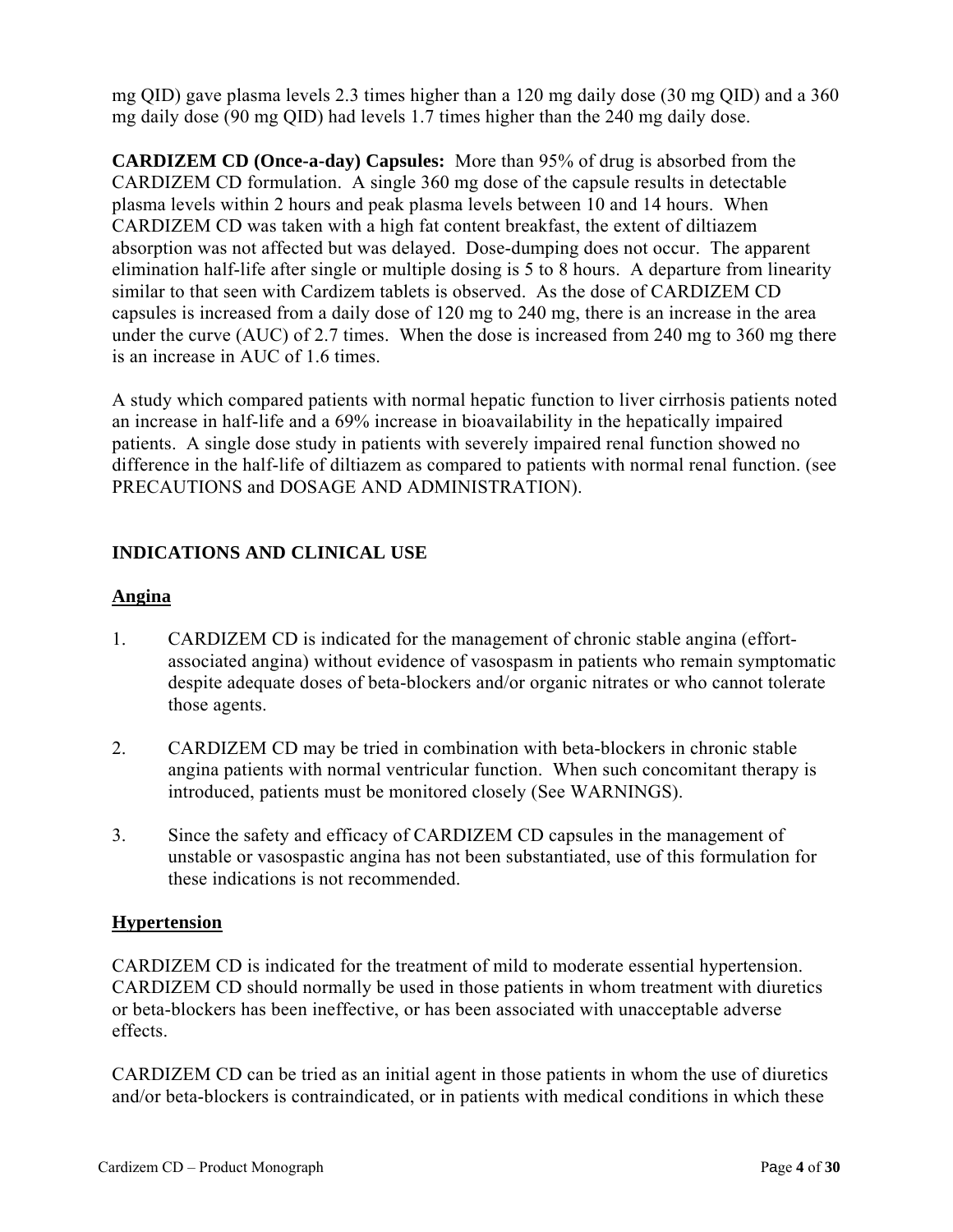drugs frequently cause serious adverse effects.

Safety of concurrent use of CARDIZEM CD with other antihypertensive agents has not been established.

### **CONTRAINDICATIONS**

Diltiazem HCl is contraindicated:

- In patients with sick sinus syndrome except in the presence of a functioning ventricular pacemaker;
- In patients with second or third degree AV block;
- In patients with known hypersensitivity to diltiazem;
- $\bullet$  In patients with hypotension (less than 90 mm Hg systolic);
- In myocardial infarction patients, who have left ventricular failure manifested by pulmonary congestion;
- In pregnancy and in women of child-bearing potential. Fetal malformations and adverse effects on pregnancy have been reported in animals. In repeated dose studies a high incidence of vertebral column malformations were present in the offspring of mice receiving more than 50 mg/kg of diltiazem HCl orally. Nursing mothers: see PRECAUTIONS.

In the offspring of mice receiving a single oral dose of 50 or 100 mg/kg on day 12 of gestation, the incidence of cleft palate and malformed extremities was significantly higher. Vertebral malformations were most prevalent when they received the drug on day 9. In rats, a significantly higher fetal death rate was present when 200 and 400 mg/kg were given orally on days 9 to 14 of gestation. Single oral dose studies in rats resulted in a significant incidence of skeletal malformations in the offspring of the group receiving 400 mg/kg on day 11. In rabbits, all pregnant dams receiving 70 mg/kg orally from day 6-18 of gestation aborted; at 35 mg/kg, a significant increase in skeletal malformations was recorded in the offspring (See REPRODUCTION STUDIES).

- With concomitant use of dantrolene infusion.
- With concomitant use of ivabradine.

#### **WARNINGS**

#### **Cardiac Conduction**

Diltiazem prolongs AV node refractory periods without significantly prolonging sinus node recovery time, except in patients with sick sinus syndrome. This effect may rarely result in abnormally slow heart rates (particularly in patients with sick sinus syndrome) or second- or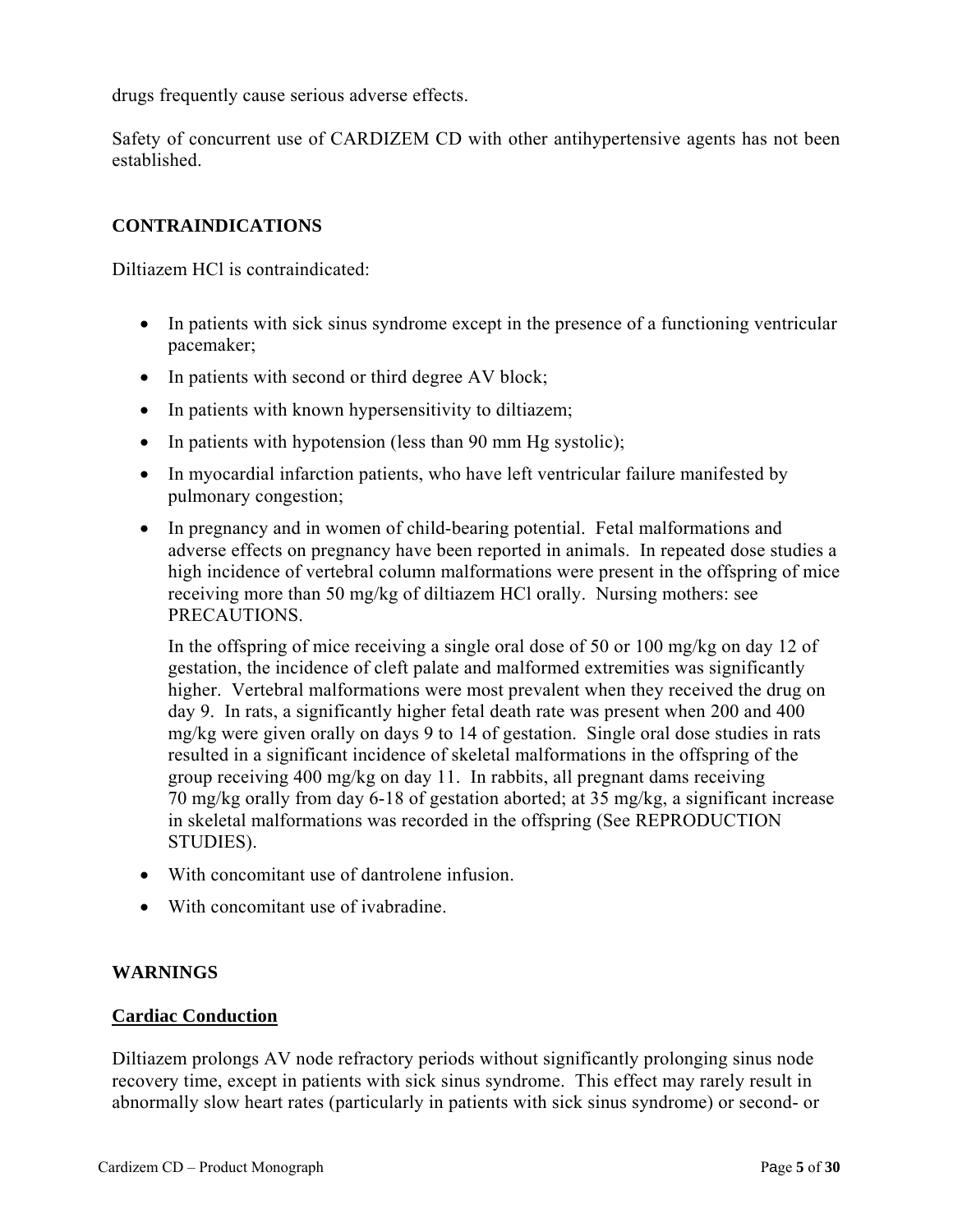third-degree AV block (6 of 1208 patients or 0.5%).

First degree AV block was observed in 5.8% of patients receiving CARDIZEM CD (see ADVERSE REACTIONS).

Concomitant use of diltiazem with agents known to affect cardiac conduction (such as betablockers, digitalis or amiodarone) may result in additive effects on cardiac conduction (see PRECAUTIONS, Drug Interactions).

#### **Congestive Heart Failure**

Because diltiazem has a negative inotropic effect *in vitro* and it affects cardiac conduction, the drug should only be used with caution and under careful medical supervision in patients with congestive cardiac failure.

(see also CONTRAINDICATIONS).

#### **Use with Beta-blockers**

The combination of diltiazem and beta-blockers warrants caution since in some patients additive effects on heart rate, AV conduction, blood pressure or left ventricular function have been observed. Close medical supervision is recommended.

Generally, diltiazem should not be given to patients with impaired left ventricular function while they receive beta-blockers. However, in exceptional cases when, in the opinion of the physician, concomitant use is considered essential, such use should be instituted gradually in a hospital setting.

Diltiazem gives no protection against the dangers of abrupt beta-blocker withdrawal and such withdrawal should be done by the gradual reduction of the dose of beta-blocker.

#### **Hypotension**

Since diltiazem lowers peripheral vascular resistance, decreases in blood pressure may occasionally result in symptomatic hypotension. In patients with angina or arrhythmias using antihypertensive drugs, the additional hypotensive effect of diltiazem should be taken into consideration.

#### **Patients with Myocardial Infarction**

Use of immediate release diltiazem at 240 mg per day started 3 to 15 days after a myocardial infarction was associated with an increase in cardiac events in patients with pulmonary congestion, and no overall effect on mortality. Although there has not been a study of CARDIZEM CD in acute myocardial infarction reported, their use may have effects similar to those of immediate release diltiazem in acute myocardial infarction.

#### **Acute Hepatic Injury**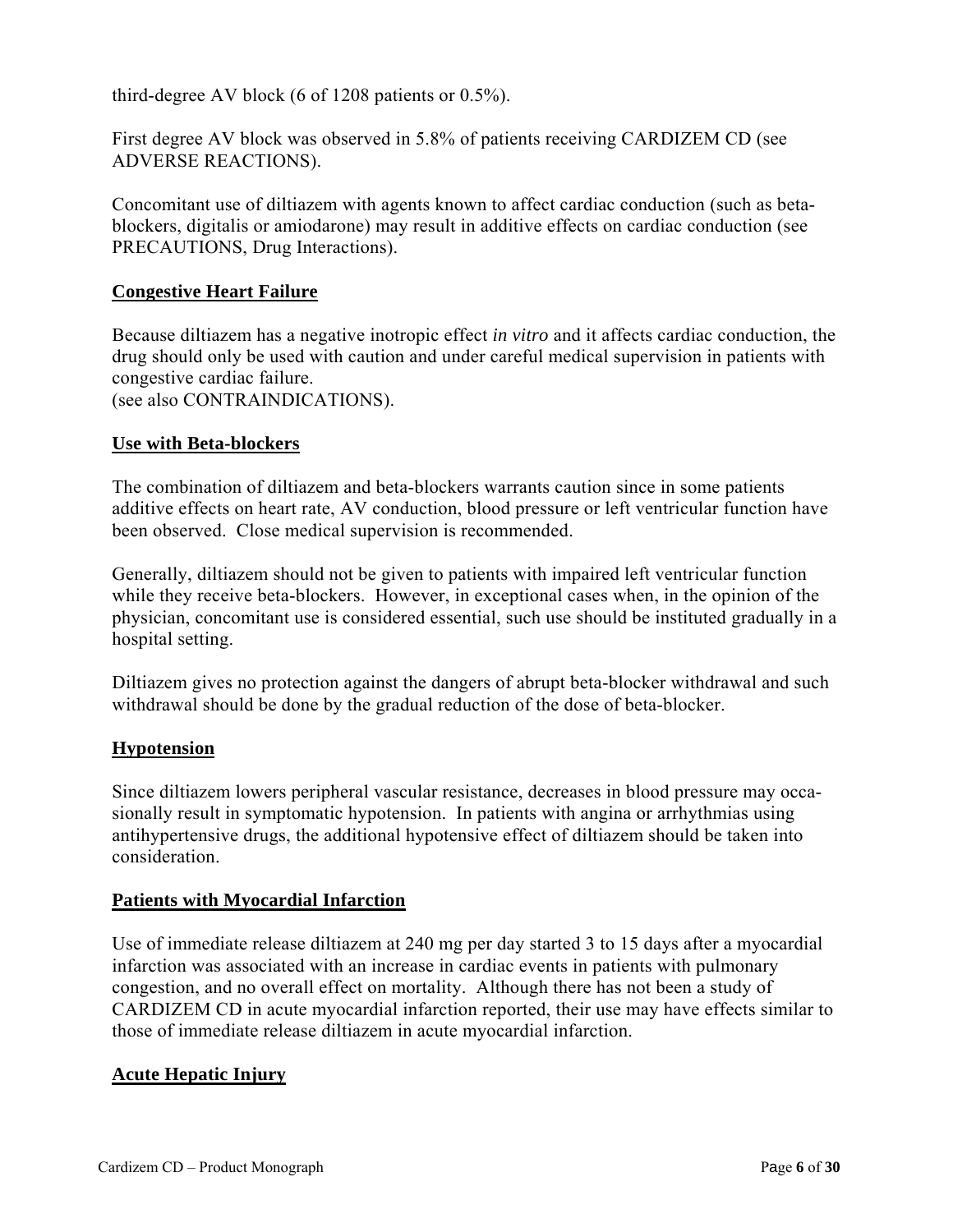In rare instances, significant elevations in alkaline phosphatase, CPK, LDH, SGOT, SGPT and symptoms consistent with acute hepatic injury have been observed. These reactions have been reversible upon discontinuation of drug therapy. Although a causal relationship to diltiazem has not been established in all cases, a drug induced hypersensitivity reaction is suspected (see ADVERSE REACTIONS). As with any drug given over prolonged periods, laboratory parameters should be monitored at regular intervals.

## **PRECAUTIONS**

#### **Dermatological Events**

Dermatological events (see ADVERSE REACTIONS) may be transient and may disappear despite continued use of diltiazem. However, skin eruptions progressing to erythema multiforme and /or exfoliative dermatitis have also been infrequently reported. Should a dermatologic reaction persist, the drug should be discontinued.

#### **Impaired Hepatic or Renal Function**

Diltiazem should be used with caution in patients with renal or hepatic impairment. Because diltiazem is extensively metabolized by the liver and excreted by the kidney and in bile, the monitoring of laboratory parameters of renal or hepatic function is recommended and cautious dosage titration are recommended in patients with impaired hepatic or renal function. (See ADVERSE REACTIONS).

#### **Nervous System**

Calcium channel blocking agents, such as diltiazem, may be associated with mood changes, including depression (see Drug Interactions and ADVERSE REACTIONS)

#### **Respiratory System**

The use of diltiazem may induce bronchospasm, including asthma aggravation, especially in patients with pre-existing bronchial hyper-activity. Cases have been reported after dose increase. Patients should be monitored for signs and symptoms of respiratory impairment during diltiazem therapy.

#### **Nursing Mothers**

Diltiazem has been reported to be excreted in human milk. One report with oral diltiazem suggests that concentrations in breast milk may approximate serum levels. Since diltiazem safety in newborns has not been established, it should not be given to nursing mothers.

#### **Patients with Diabetes**

Careful monitoring is necessary to detect new onset of diabetes or in patients with diabetes mellitus (type 1 or type 2) due to an increase in blood glucose.

#### **Pediatric Use**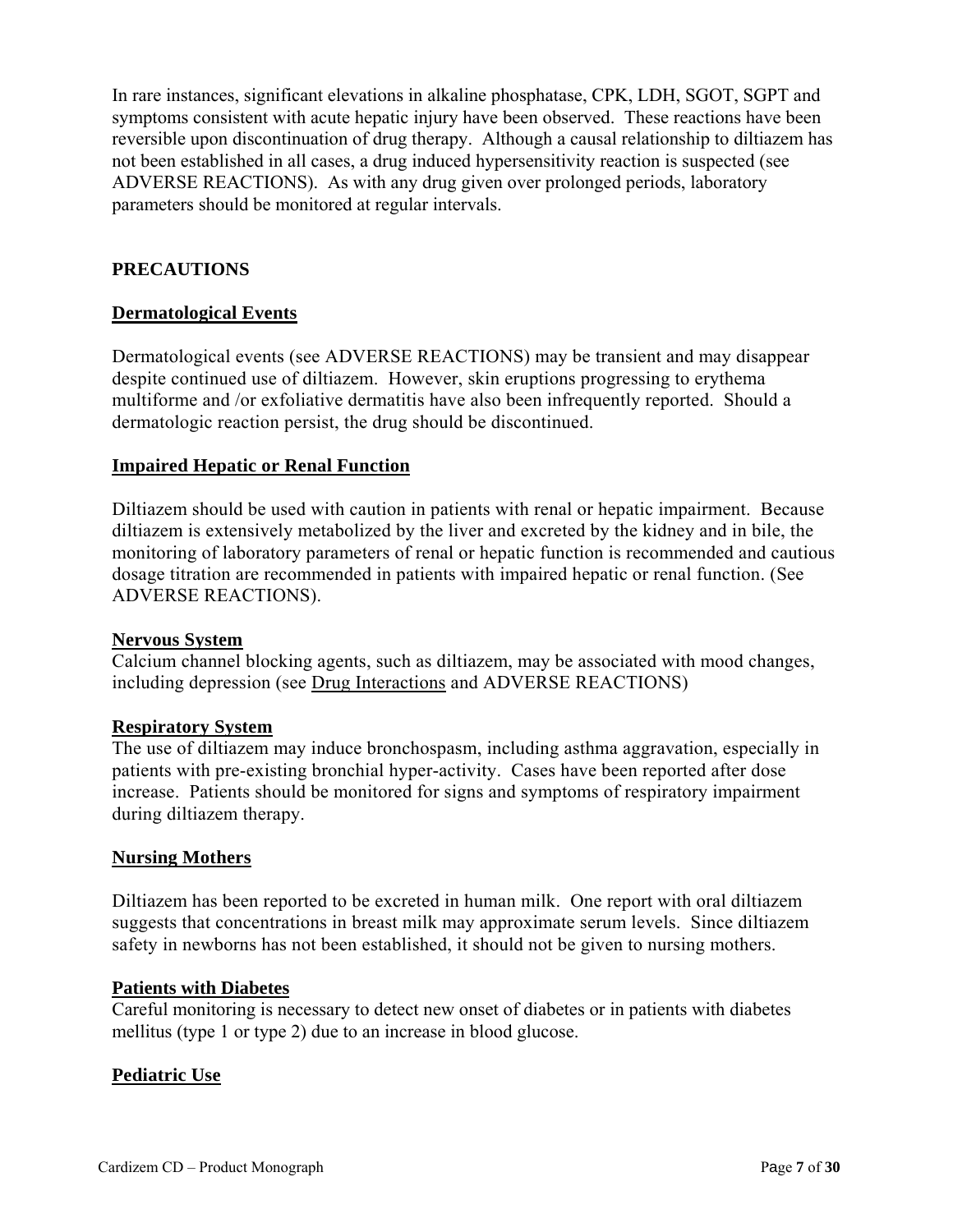The safety and effectiveness of diltiazem in children has not yet been established.

#### **Use in the Elderly**

Administration of diltiazem to elderly patients (over or equal to 65 years of age) requires caution. The incidence of adverse reactions is approximately 13% higher in this group. Those adverse reactions which occur more frequently include: peripheral edema, bradycardia, palpitation, dizziness, rash and polyuria. Therefore, particular care in titration is advisable (see DOSAGE AND ADMINISTRATION).

#### **Drug Interactions**

Due to the potential for additive effects, caution and careful titration are warranted in patients receiving Cardizem CD concomitantly with other agents known to affect cardiac contractility and/or conduction.

#### **Cytochrome P450 System**

As with all drugs, care should be exercised when treating patients with multiple medications. Diltiazem undergoes biotransformation mainly by the CYP3A4 isoenzyme of the cytochrome P450 system and is a substrate of the P-glycoprotein (P-gp). Diltiazem has also been shown to be an inhibitor of CYP3A4 (moderate) and P-gp.

Co-administration of diltiazem with other drugs which follow the same route of biotransformation or are inhibitors or inducers of these enzymes may result in altered bioavailability of diltiazem or these drugs. Dosages of similarly metabolized drugs, particularly those of low therapeutic ratio, and especially in patients with renal and/or hepatic impairment, may require adjustment when starting or stopping concomitantly administered diltiazem to maintain optimum therapeutic blood levels.

| <b>Table 1- Established or Potential Drug-Drug Interactions</b>                                                               |     |                     |                                                                                                                                                                                                                                                                                                                                                                                                                                                                                                           |
|-------------------------------------------------------------------------------------------------------------------------------|-----|---------------------|-----------------------------------------------------------------------------------------------------------------------------------------------------------------------------------------------------------------------------------------------------------------------------------------------------------------------------------------------------------------------------------------------------------------------------------------------------------------------------------------------------------|
| Agent                                                                                                                         | Ref | Effect              | <b>Clinical Comment</b>                                                                                                                                                                                                                                                                                                                                                                                                                                                                                   |
| Acetylsalicylic acid or<br>antiplatelet drugs such as<br>ticagrelor, cilostazol,<br>clopidogrel, dipyridamole,<br>ticlopidine | T   | $\uparrow$ bleeding | Because of the increased risk of bleeding due to<br>potential or observed additive effect on platelet<br>aggregation combined with vasodilation or<br>prevention of the normal vasoconstrictive<br>response to bleeding, the concomitant<br>administration of acetylsalicylic acid or<br>antiplatelet drugs such as ticagrelor, cilostazol<br>and clopidogrel with diltiazem should be<br>undertaken with caution. Besides, a drug<br>interaction is also plausible with dipyridamole<br>and ticlopidine. |
|                                                                                                                               |     |                     | Dosage adjustment and safety monitoring may<br>be necessary when coadministration cannot be<br>avoided.                                                                                                                                                                                                                                                                                                                                                                                                   |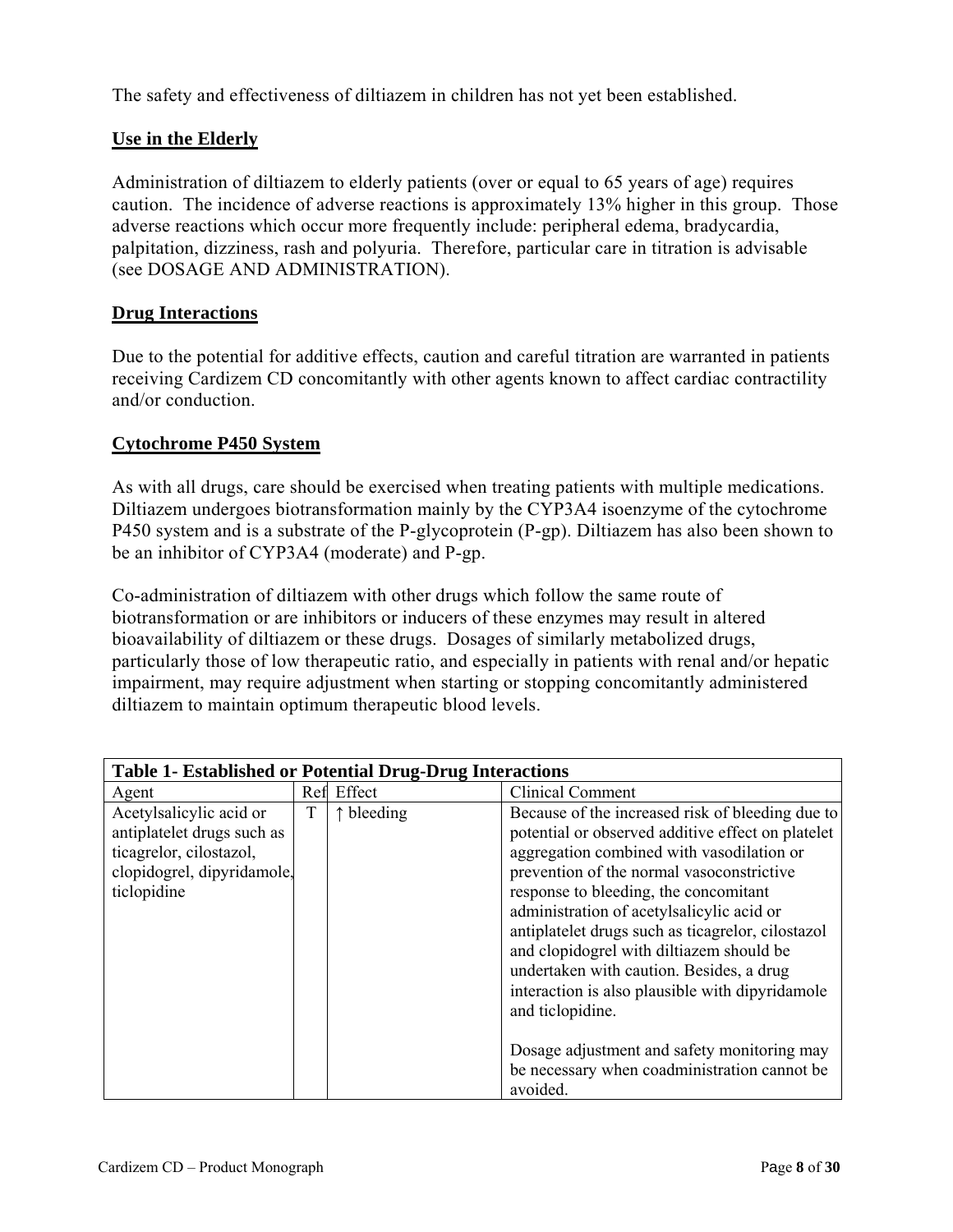| <b>Table 1- Established or Potential Drug-Drug Interactions</b> |                 |                                                                                |                                                                                                                                                                                                                                                                                                                                                                                                                                                                                                                                                                                                                                                                                                                                                                 |  |
|-----------------------------------------------------------------|-----------------|--------------------------------------------------------------------------------|-----------------------------------------------------------------------------------------------------------------------------------------------------------------------------------------------------------------------------------------------------------------------------------------------------------------------------------------------------------------------------------------------------------------------------------------------------------------------------------------------------------------------------------------------------------------------------------------------------------------------------------------------------------------------------------------------------------------------------------------------------------------|--|
| Agent                                                           |                 | Ref Effect                                                                     | <b>Clinical Comment</b>                                                                                                                                                                                                                                                                                                                                                                                                                                                                                                                                                                                                                                                                                                                                         |  |
| Alpha-antagonists                                               | T               | ↑ antihypertensive                                                             | Concomitant treatment with $\alpha$ -antagonists may<br>produce or aggravate hypotension. The<br>combination of diltiazem with an $\alpha$ -antagonist<br>should be considered only with the strict<br>monitoring of blood pressure.                                                                                                                                                                                                                                                                                                                                                                                                                                                                                                                            |  |
| Amiodarone, digoxin                                             | <b>CT</b>       | ↑ bradycardia                                                                  | Severe conduction system abnormalities<br>including heart block of varying degree,<br>sinus arrest and a low cardiac output state of<br>life threatening severity have been reported<br>following concomitant use of diltiazem and<br>amiodarone. These drugs may also have<br>additive effects on cardiac conduction and<br>contractility. Increased risk of bradycardia is<br>seen with amiodarone. Caution is required<br>when these are combined with diltiazem,<br>particularly in elderly subjects and when high<br>doses are used.                                                                                                                                                                                                                       |  |
| Anaesthetics                                                    | T               | ↑ depression of cardiac<br>contractility,<br>conductivity, and<br>automaticity | The depression of cardiac contractility,<br>conductivity, and automaticity as well as the<br>vascular dilation associated with anesthetics<br>may be potentiated by calcium channel<br>blockers. When used concomitantly,<br>anesthetics and calcium channel blockers<br>should be titrated carefully.                                                                                                                                                                                                                                                                                                                                                                                                                                                          |  |
| Benzodiazepines<br>(midazolam, triazolam)                       | <b>CT</b>       | ↑ benzodiazepines<br>plasma concentration                                      | Diltiazem significantly increases peak plasma<br>levels and the elimination half-life of<br>triazolam and midazolam. Special care (close<br>medical supervision and/or dose adjustment)<br>should be taken when prescribing short-<br>acting benzodiazepines metabolized by<br>CYP3A4 in patients using diltiazem.                                                                                                                                                                                                                                                                                                                                                                                                                                              |  |
| <b>Beta-Blockers</b>                                            | T,<br><b>CT</b> | Arrhythmic effect<br>↑ propranolol exposure                                    | The concomitant administration of diltiazem<br>with beta-adrenergic blocking drugs warrants<br>caution because of rhythm disturbances<br>occurrence, and requires close medical<br>supervision and ECG monitoring, particularly<br>at the beginning of treatment. Such an<br>association may have an additive effect on<br>heart rate, on sino-atrial and AV conduction<br>or on blood pressure (e.g. pronounced<br>bradycardia, sinus arrest, and heart failure)<br>(see WARNINGS and PRECAUTIONS).<br>Appropriate dosage adjustments may be<br>necessary. A study in five normal subjects<br>showed that diltiazem increased propranolol<br>bioavailability by 50%.<br>An increased risk of depression has been<br>reported when diltiazem is co-administered |  |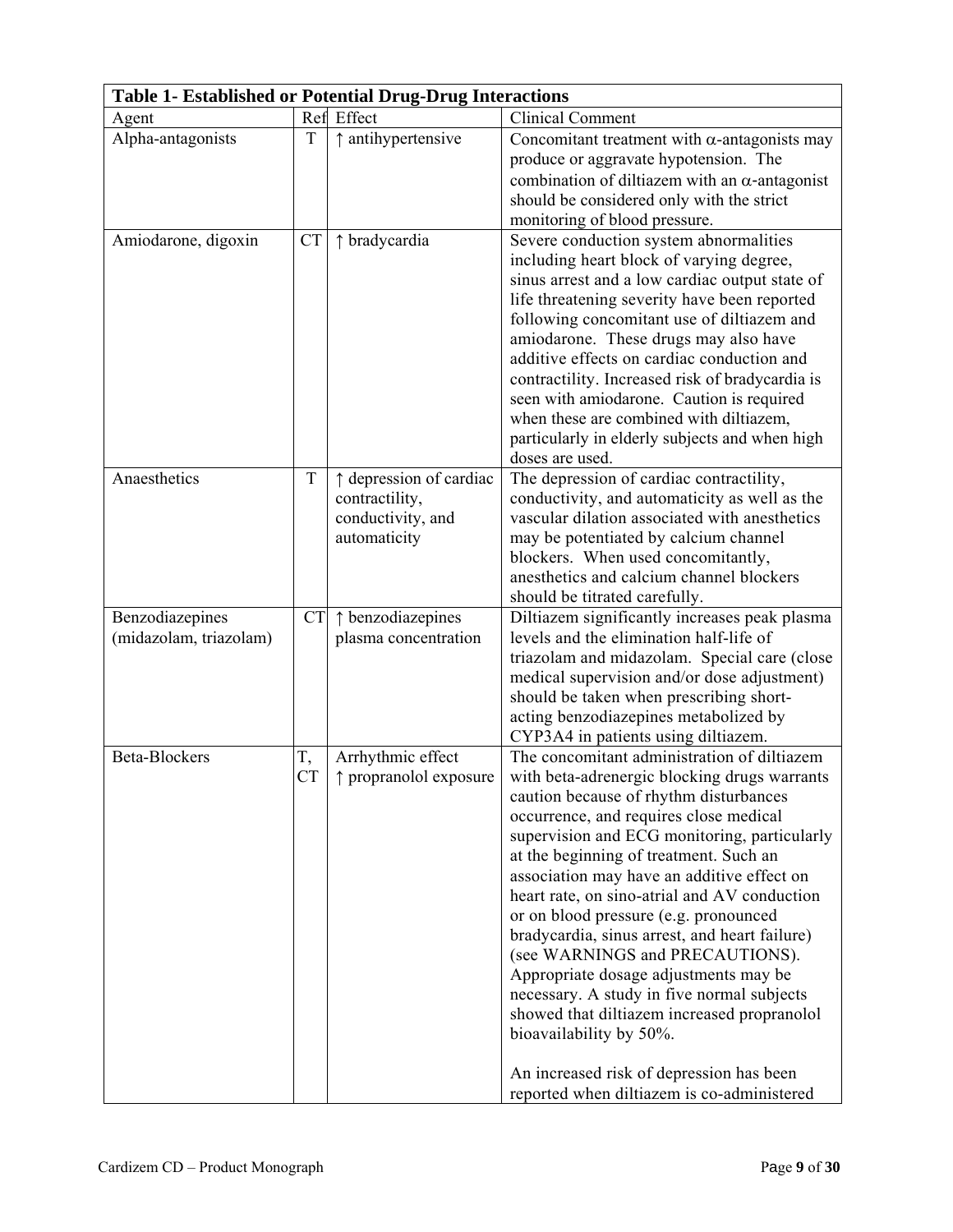| <b>Table 1- Established or Potential Drug-Drug Interactions</b> |           |                                                           |                                                                                                                                                                                                                                                                                                                                                                                                                                                                                                                                                                                                                                                                                                                                                                                                                                                                               |  |
|-----------------------------------------------------------------|-----------|-----------------------------------------------------------|-------------------------------------------------------------------------------------------------------------------------------------------------------------------------------------------------------------------------------------------------------------------------------------------------------------------------------------------------------------------------------------------------------------------------------------------------------------------------------------------------------------------------------------------------------------------------------------------------------------------------------------------------------------------------------------------------------------------------------------------------------------------------------------------------------------------------------------------------------------------------------|--|
| Agent                                                           |           | Ref Effect                                                | <b>Clinical Comment</b>                                                                                                                                                                                                                                                                                                                                                                                                                                                                                                                                                                                                                                                                                                                                                                                                                                                       |  |
|                                                                 |           |                                                           | with beta-blockers (see ADVERSE<br><b>REACTIONS</b> )                                                                                                                                                                                                                                                                                                                                                                                                                                                                                                                                                                                                                                                                                                                                                                                                                         |  |
| Carbamazepine                                                   | <b>CT</b> | ↑ carbamazepine serum<br>level                            | Concomitant administration of diltiazem with<br>carbamazepine has been reported to result in<br>elevated serum levels of carbamazepine (40% to<br>72% increase), resulting in toxicity in some<br>cases. Patients receiving these drugs<br>concurrently should be monitored for a potential<br>drug interaction and dose adjustment of<br>carbamazepine and/or diltiazem may be<br>necessary.                                                                                                                                                                                                                                                                                                                                                                                                                                                                                 |  |
| Anti-H <sub>2</sub> agents<br>(Cimetidine, ranitidine)          | <b>CT</b> | ↑ diltiazem exposure                                      | A study in six healthy volunteers has shown a<br>significant increase in peak diltiazem plasma<br>levels $C_{\text{max}}$ (58%) and area-under-the-curve<br>AUC (53%) after a 1-week course of<br>cimetidine at 1200 mg per day and a single<br>dose of oral diltiazem 60 mg. Ranitidine<br>produced smaller, nonsignificant increases.<br>Patients currently receiving diltiazem therapy<br>should be carefully monitored for a change in<br>pharmacological effect when initiating and<br>discontinuing therapy with cimetidine. An<br>adjustment in the diltiazem dose may be<br>warranted.                                                                                                                                                                                                                                                                                |  |
| Corticosteroids<br>(methylprednisolone)                         | T         | ↑ P-gp plasma<br>concentration                            | Inhibition of methylprednisolone metabolism<br>(CYP3A4) and inhibition of P-glycoprotein by<br>diltiazem. Therefore, patients should be<br>monitored when initiating methylprednisolone<br>treatment and a dose adjustment may be<br>necessary.                                                                                                                                                                                                                                                                                                                                                                                                                                                                                                                                                                                                                               |  |
| Cyclosporine                                                    | <b>CT</b> | ↑ cyclosporine<br>concentration in specific<br>population | Concomitant administration of diltiazem and<br>cyclosporine has resulted in an increase in<br>cyclosporine concentrations. A<br>pharmacokinetic interaction between<br>diltiazem and cyclosporine has been observed<br>during studies involving renal and cardiac<br>transplant patients. In renal and cardiac<br>transplant recipients, a reduction of<br>cyclosporine dose ranging from 15% to 48%<br>was necessary to maintain cyclosporine<br>trough concentrations similar to those seen<br>prior to the addition of diltiazem. If these<br>agents are to be administered concurrently,<br>cyclosporine concentrations should be<br>monitored, especially when diltiazem therapy<br>is initiated, adjusted or discontinued.<br>Downward titration of the cyclosporine dose<br>may be necessary. The effect of cyclosporine<br>on diltiazem plasma concentrations has not |  |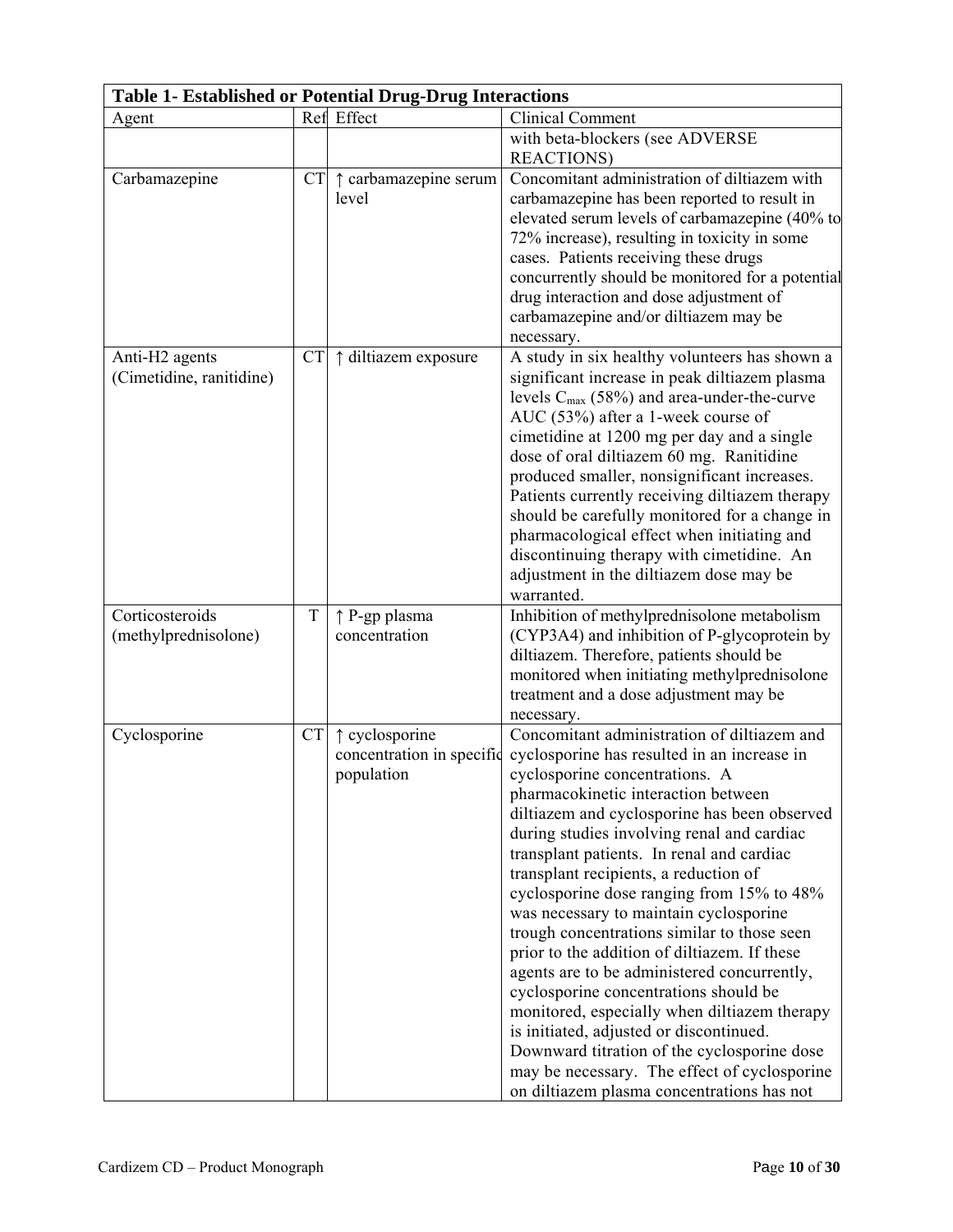|                                                                                    | <b>Table 1- Established or Potential Drug-Drug Interactions</b> |                                                           |                                                                                                                                                                                                                                                                                                                                                                                                                                                                                                                                                            |  |  |
|------------------------------------------------------------------------------------|-----------------------------------------------------------------|-----------------------------------------------------------|------------------------------------------------------------------------------------------------------------------------------------------------------------------------------------------------------------------------------------------------------------------------------------------------------------------------------------------------------------------------------------------------------------------------------------------------------------------------------------------------------------------------------------------------------------|--|--|
| Agent                                                                              |                                                                 | Ref Effect                                                | <b>Clinical Comment</b>                                                                                                                                                                                                                                                                                                                                                                                                                                                                                                                                    |  |  |
|                                                                                    |                                                                 |                                                           | been evaluated.                                                                                                                                                                                                                                                                                                                                                                                                                                                                                                                                            |  |  |
| Dantrolene (infusion)                                                              | <b>CT</b>                                                       | Ventricular fibrillation<br>effect in animals<br>observed | Lethal ventricular fibrillation is regularly<br>observed in animals when intravenous<br>verapamil and dantrolene are administered<br>concomitantly. The combination of calcium-<br>channel antagonist and dantrolene is therefore<br>potentially dangerous (see<br>CONTRAINDICATIONS.                                                                                                                                                                                                                                                                      |  |  |
| Digitalis                                                                          | <b>CT</b>                                                       | ↑ digoxin serum level                                     | Diltiazem and digitalis glycosides may have<br>an additive effect in prolonging AV<br>conduction. In clinical trials, concurrent<br>administration of diltiazem and digoxin has<br>resulted in increases in serum digoxin levels<br>with prolongation of AV conduction. This<br>increase may result from a decrease in renal<br>clearance of digoxin. Patients on<br>concomitant therapy, especially those with<br>renal impairment, should be carefully<br>monitored. The dose of digoxin may need<br>downward adjustment.                                |  |  |
| Inducers of CYP3A4<br>$(e.g.$ avasimibe,<br>carbamazepine,<br>phenytoin, rifampin) | T                                                               | ↓ diltiazem plasma<br>concentration                       | Diltiazem should be used with caution<br>together with CYP3A4 inducers and dose<br>adjustment may be necessary to maintain<br>efficacy. Hence, monitoring of therapy is<br>required.                                                                                                                                                                                                                                                                                                                                                                       |  |  |
| Lithium                                                                            | T                                                               | ↑ Lithium neurotoxicity                                   | Risk of increased in lithium-induced<br>neurotoxicity.                                                                                                                                                                                                                                                                                                                                                                                                                                                                                                     |  |  |
| Other antiarrhythmic<br>agents                                                     | T                                                               | ↑ antiarrhytmic effect                                    | Since diltiazem has antiarrhythmic properties,<br>its concomitant prescription with other<br>antiarrhythmic agents is not recommended<br>(additive risk of increased cardiac adverse<br>effects). This combination should only be used<br>under close clinical and ECG monitoring.                                                                                                                                                                                                                                                                         |  |  |
| Phenytoin                                                                          | $\mathcal{C}$                                                   | ↑ phenytoin plasma<br>concentration                       | When co-administered with phenytoin,<br>diltiazem may increase phenytoin serum<br>concentration, in some cases, two to three fold,<br>as reported in spontaneous case reports. Signs<br>and symptoms of phenytoin toxicity include<br>nystagmus, ataxia, dysarthria, tremor,<br>hyperreflexia, somnolence, drowsiness,<br>lethargy, slurred speech, blurred vision, nausea<br>and vomiting. Caution should be exercised<br>when diltiazem and phenytoin are co-<br>administered. It is recommended that the<br>phenytoin serum concentration be monitored. |  |  |
| Rifampicin                                                                         | <b>CT</b>                                                       | ↓ diltiazem plasma<br>concentration                       | Administration of diltiazem with rifampicin<br>markedly reduced plasma diltiazem<br>concentrations and the therapeutic effect of<br>diltiazem. Patients should be carefully                                                                                                                                                                                                                                                                                                                                                                                |  |  |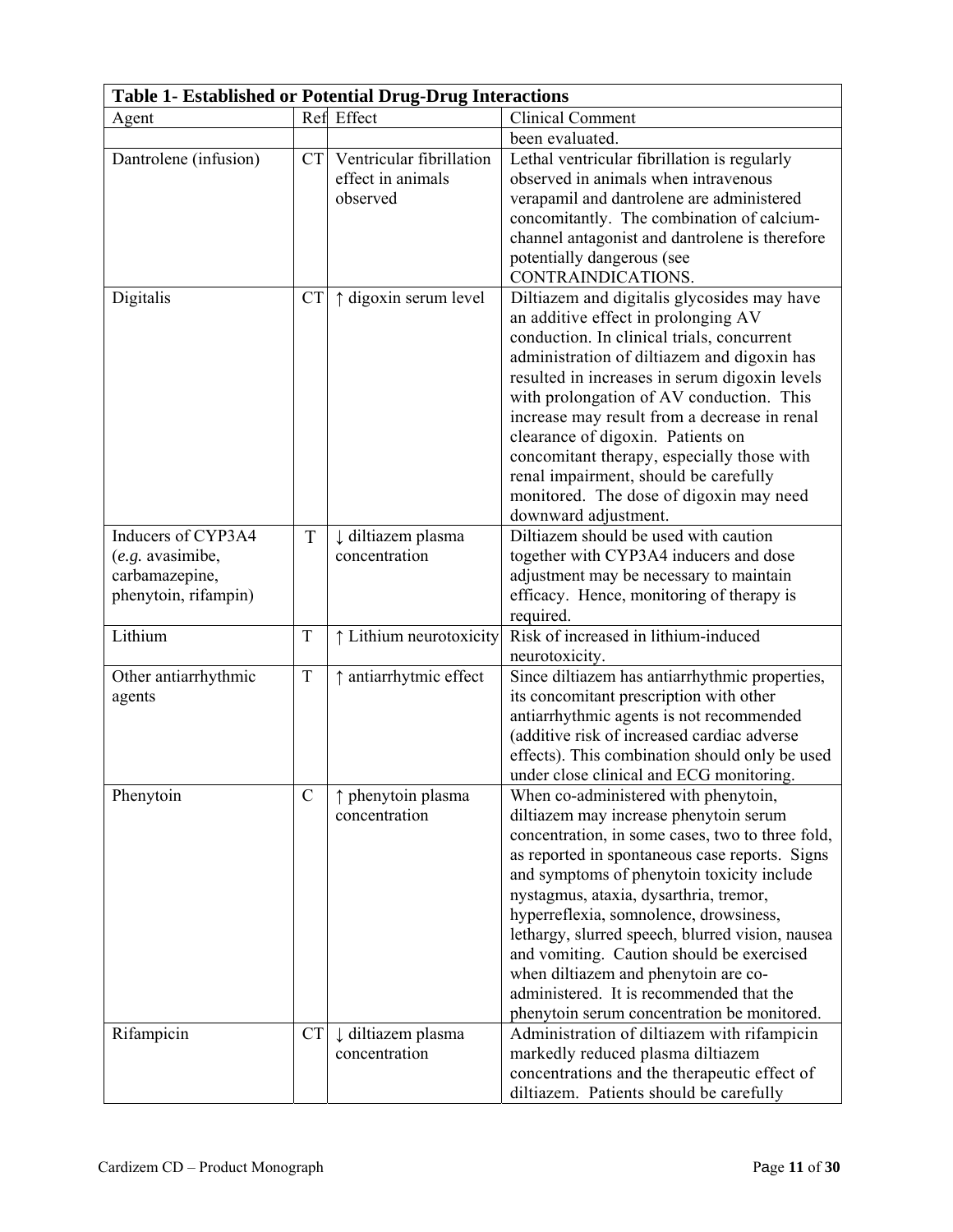|                                                                                                                                                           | <b>Table 1- Established or Potential Drug-Drug Interactions</b> |                                                                                                                                               |                                                                                                                                                                                                                                                                                                                                                                                                                                                                                                                                                                              |  |  |
|-----------------------------------------------------------------------------------------------------------------------------------------------------------|-----------------------------------------------------------------|-----------------------------------------------------------------------------------------------------------------------------------------------|------------------------------------------------------------------------------------------------------------------------------------------------------------------------------------------------------------------------------------------------------------------------------------------------------------------------------------------------------------------------------------------------------------------------------------------------------------------------------------------------------------------------------------------------------------------------------|--|--|
| Agent                                                                                                                                                     |                                                                 | Ref Effect                                                                                                                                    | <b>Clinical Comment</b>                                                                                                                                                                                                                                                                                                                                                                                                                                                                                                                                                      |  |  |
|                                                                                                                                                           |                                                                 |                                                                                                                                               | monitored when initiating or discontinuing<br>rifampicin therapy.                                                                                                                                                                                                                                                                                                                                                                                                                                                                                                            |  |  |
| Short and Long Acting<br><b>Nitrates</b>                                                                                                                  | T                                                               | ↑ vasodilating effect                                                                                                                         | Increased hypotensive effects and faintness<br>(additive vasodilating effects) are observed<br>when nitrates are coadministered with Calcium<br>Channels Inhibitors. In patients treated with<br>calcium antagonists, the prescription of nitrate<br>derivatives should only be carried out<br>gradually at increasing doses due to increased<br>hypotensive effects.                                                                                                                                                                                                        |  |  |
| <b>Statins</b><br>(lovastatin, pravastatin)                                                                                                               | <b>CT</b>                                                       | $\uparrow$ lovastatin exposure<br>No effect on pravastatin                                                                                    | In a ten-subject study, coadministration of<br>diltiazem with lovastatin resulted in a 3-4<br>times increase in mean lovastatin AUC and<br>Cmax versus lovastatin alone; no change in<br>pravastatin AUC and C <sub>max</sub> was observed<br>during diltiazem coadministration. Diltiazem<br>plasma levels were not significantly affected<br>by lovastatin or pravastatin.                                                                                                                                                                                                 |  |  |
| Strong inhibitors of<br>CYP3A4 (e.g.,<br>ketoconazole,<br>itraconazole, ritonavir,<br>clarithromycin)                                                     | T                                                               | ↑ diltiazem plasma<br>concentration                                                                                                           | Strong CYP3A4 inhibitors may significantly<br>increase the plasma concentrations of<br>diltiazem. Diltiazem should therefore be used<br>with caution together with these agents and<br>monitoring of therapy is required.<br>Appropriate dosage adjustment of diltiazem<br>may be necessary.                                                                                                                                                                                                                                                                                 |  |  |
| Moderate CYP3A4<br>inhibitors (ivabradine)<br>(see<br><b>CONTRAINDICATIONS</b><br><b>WARNINGS</b> and<br>PRECAUTIONS,<br><b>CLINICAL</b><br>PHARMACOLOGY) |                                                                 | Concomitant use with<br>ivabradine is<br>contraindicated due to<br>the additional heart<br>rate lowering effect of<br>diltiazem to ivabradine | Avoid concomitant use of moderate CYP3A4<br>inhibitors when using ivabradine. Examples of<br>moderate CYP3A4 inhibitors include diltiazem,<br>verapamil, and grapefruit juice.<br>Additive effects are caused by PK and PD<br>interactions between diltiazem and ivabradine.<br>Both diltiazem and ivabradine are heart rate<br>lowering substances. Moreover, diltiazem<br>increases ivabradine exposure (2 to 3 fold<br>increase in AUC) through CYP 3A4 inhibition.<br>This could lead to an exacerbated reduction in<br>patient's heart rate (see<br>CONTRAINDICATIONS). |  |  |
| Theophylline<br>X-Ray Contrast Media                                                                                                                      | $\mathbf T$<br>$\rm T$                                          | antihypertensive<br>↑ hypotension<br>↑ bradycardia<br>↑ heart conduction<br>disorder                                                          | Increased antihypertensive effects.<br>Cardiovascular effects of an intravenous bolus<br>of an X-ray contrast media, such as<br>hypotension, bradycardia and heart conduction<br>disorders, may be increased in patients treated<br>with diltiazem. Special caution is required in<br>patients receiving concomitantly diltiazem and<br>X-ray contrast media.                                                                                                                                                                                                                |  |  |

Legend: C=Case Study, CT=Clinical Trial, T=Theoretical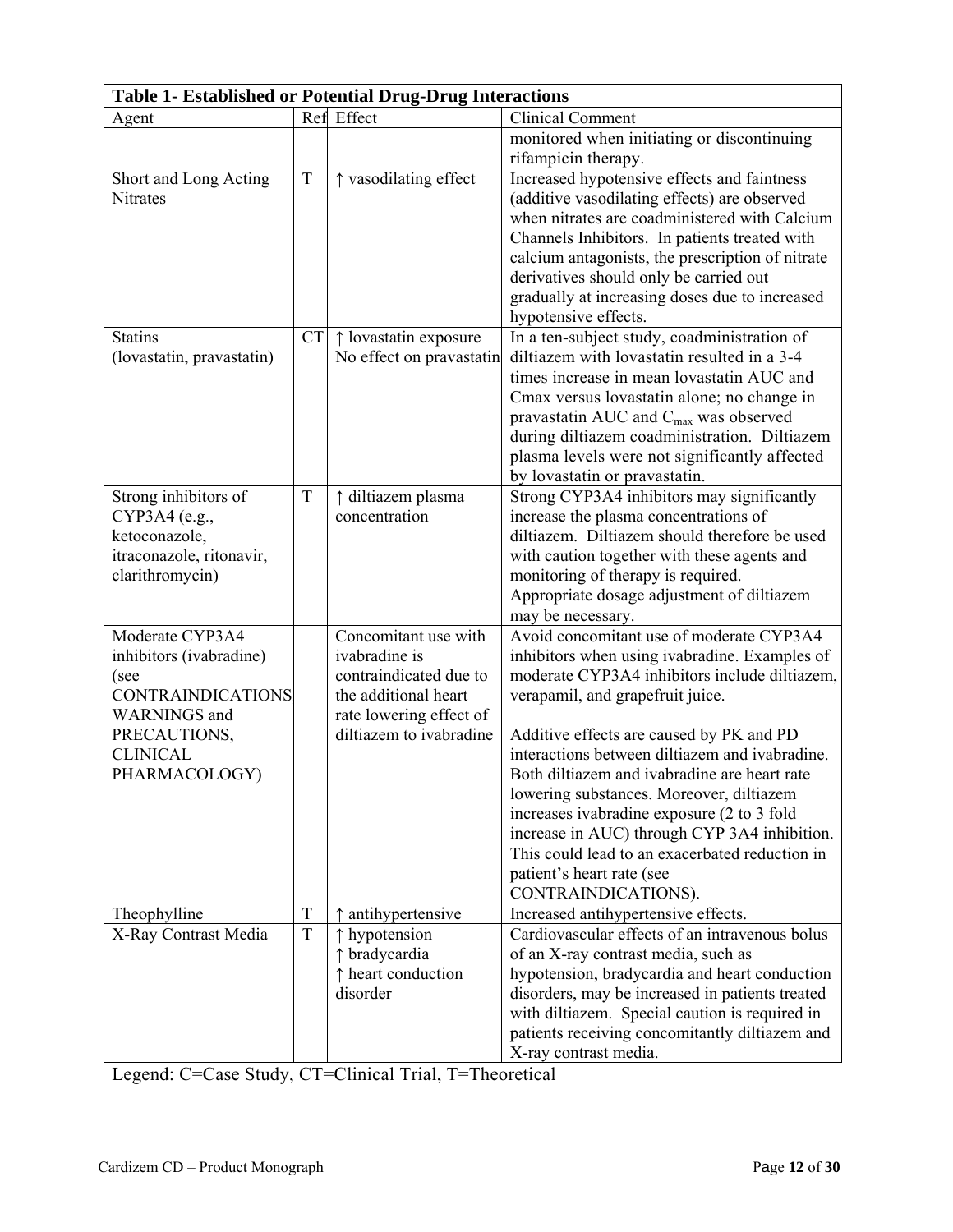**Calcium Antagonists (verapamil, nifedipine)**: Limited clinical experience suggests that in certain severe conditions not responding adequately to verapamil or to nifedipine, using diltiazem in conjunction with either of these drugs may be beneficial.

### **Drug-Food Interactions**

#### **Alcohol:**

Alcohol can exhibit hypotensive effects. Co-administration with antihypertensive agents including diltiazem may result in additive effects on blood pressure and orthostasis. Patients should be advised that alcohol may potentiate the hypotensive effects of diltiazem, especially during the initiation of therapy and following a dosage increase. Caution should be exercised when rising from a sitting or recumbent position, and patients should notify their physician if they experience dizziness, lightheadedness, syncope, orthostasis, or tachycardia.

#### **Grapefruit Juice**

Grapefruit Juice may increase the plasma concentrations of orally administered diltiazem in some patients. The proposed mechanism is inhibition of CYP450 3A4-mediated first-pass metabolism in the gut wall by certain compounds present in grapefruit.

Patients who regularly consume grapefruit or grapefruit juice should be monitored for increased adverse effects of diltiazem such as such as headache, irregular heartbeat, edema, unexplained weight gain, and chest pain. Grapefruit and grapefruit juice should be avoided if an interaction is suspected.

#### **Multivitamins with minerals:**

Calcium-containing products may decrease the effectiveness of calcium channel blockers by saturating calcium channels with calcium. Calcium chloride has been used to manage acute severe verapamil toxicity. Monitoring of the effectiveness of calcium channel blocker therapy is advised during co-administration with calcium products.

#### **Drug-Herb Interactions**

Interactions with herbal products have not been established.

#### **Drug-Laboratory Interactions**

Interactions with laboratory tests have not been established.

#### **ADVERSE REACTIONS**

(See also OVERALL CARDIZEM SAFETY PROFILE)

#### **Angina:**

The safety of CARDIZEM CD, administered at doses up to 360 mg a day, was evaluated in 365 patients with chronic stable angina treated in controlled and open-label clinical trials. Adverse events were reported in 21.1% of patients, and required discontinuation in 2.2% of patients.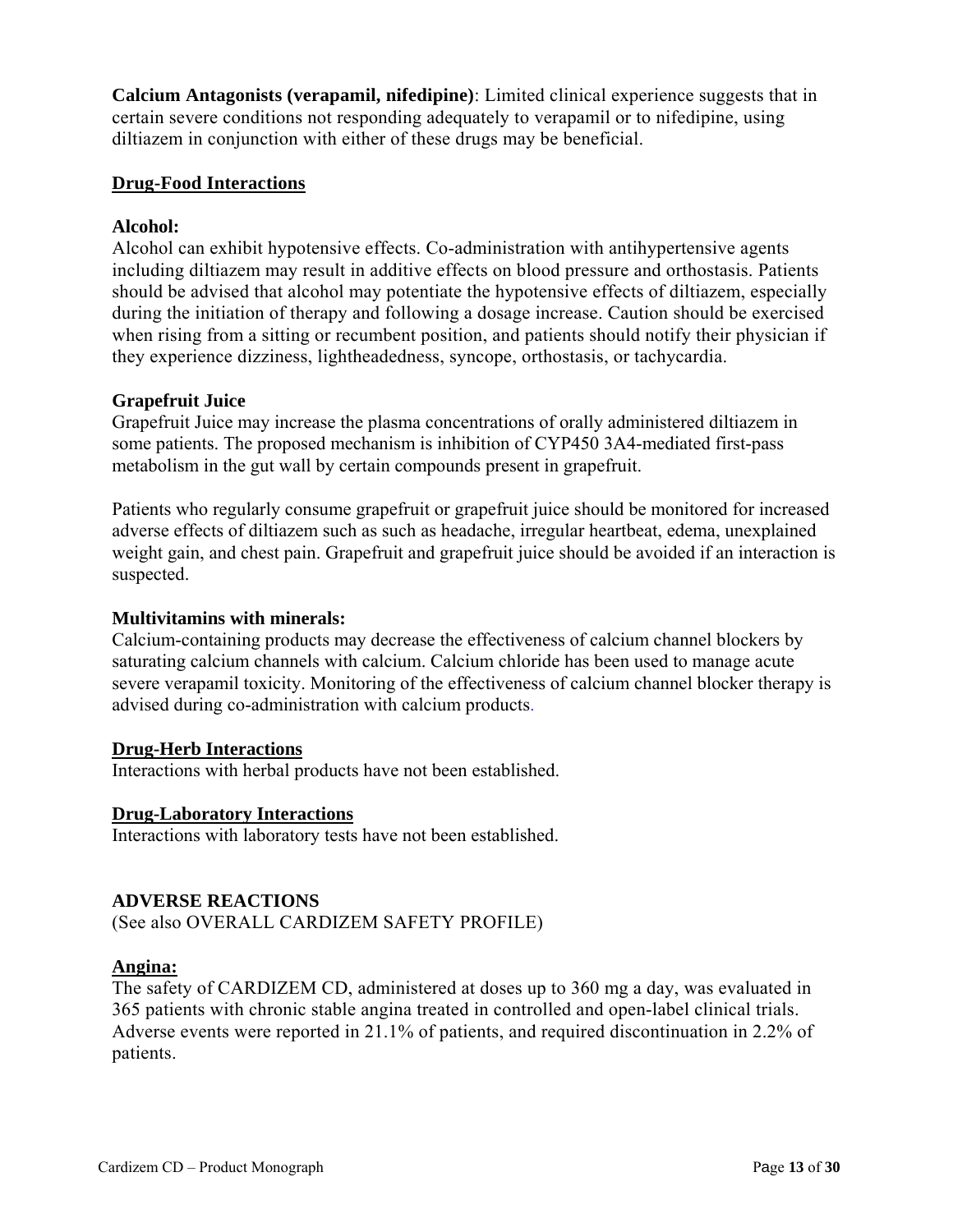The most common adverse effects reported were: first degree AV block (5.8%), dizziness (3.0%), headache (3.0%), asthenia (2.7%), bradycardia (2.5%), and angina pectoris (1.6%).

The following percentage of adverse effects, divided by system, was reported:

Cardiovascular: First degree AV block (5.8%), bradycardia (2.5%), angina pectoris (1.6%), peripheral edema (1.4%), palpitations (1.1%), and ventricular extrasystoles (0.8%).

Central Nervous System: Dizziness (3.0%), headache (3.0%), asthenia (2.7%), insomnia  $(1.1\%)$ , nervousness  $(0.8\%)$ 

Dermatological: Rash (0.8%)

Gastrointestinal: Nausea (1.4%), diarrhea (0.5%)

Other: Amblyopia (0.5%)

The following additional adverse effects have occurred with an incidence of less than 0.5% in clinical trials: bundle branch block, ventricular tachycardia, ECG abnormality, supraventricular extrasystoles, chest pain, syncope, postural hypotension, paresthesia, tremor, depression, mental confusion, impotence, abdominal pain, constipation, GI disorder, epistaxis, nuchal rigidity, myalgia.

#### **Hypertension:**

A safety evaluation was carried out in controlled studies in 378 hypertensive patients treated with CARDIZEM CD at doses up to 360 mg a day. Adverse effects were reported in 30.7% of patients and required discontinuation of therapy in 2.1%.

The most common adverse effects were: headache (8.7%); edema (4.0%); bradycardia (3.7%); dizziness  $(3.4\%)$ , ECG abnormality  $(2.9\%)$ ; asthenia  $(2.6\%)$ , and first degree AV block  $(2.1\%)$ 

The following percentage of adverse effects, divided by system, was reported:

Blood and lymphatic system disorders: Leukopenia (1.1%)

Cardiovascular: Edema peripheral (4.0%), bradycardia (3.7%), ECG abnormalities (2.9%), first degree AV block (2.1%), arrhythmia (1.6%), vasodilation (flushing) (1.6%), bundle branch block (0.8%), cardiomegaly (0.5%), hypotension (0.5%).

Gastrointestinal: Constipation (1.3%), dyspepsia (1.3%), diarrhea (0.6%).

Investigations: ALT increase (0.8%).

Nervous System and psychiatric disorders: Headache (8.7%), dizziness (3.4%), asthenia  $(2.6\%)$ , somnolence  $(1.3\%)$ , nervousness  $(1.1\%)$ .

Renal and urinary disorders: Nocturia (0.5%).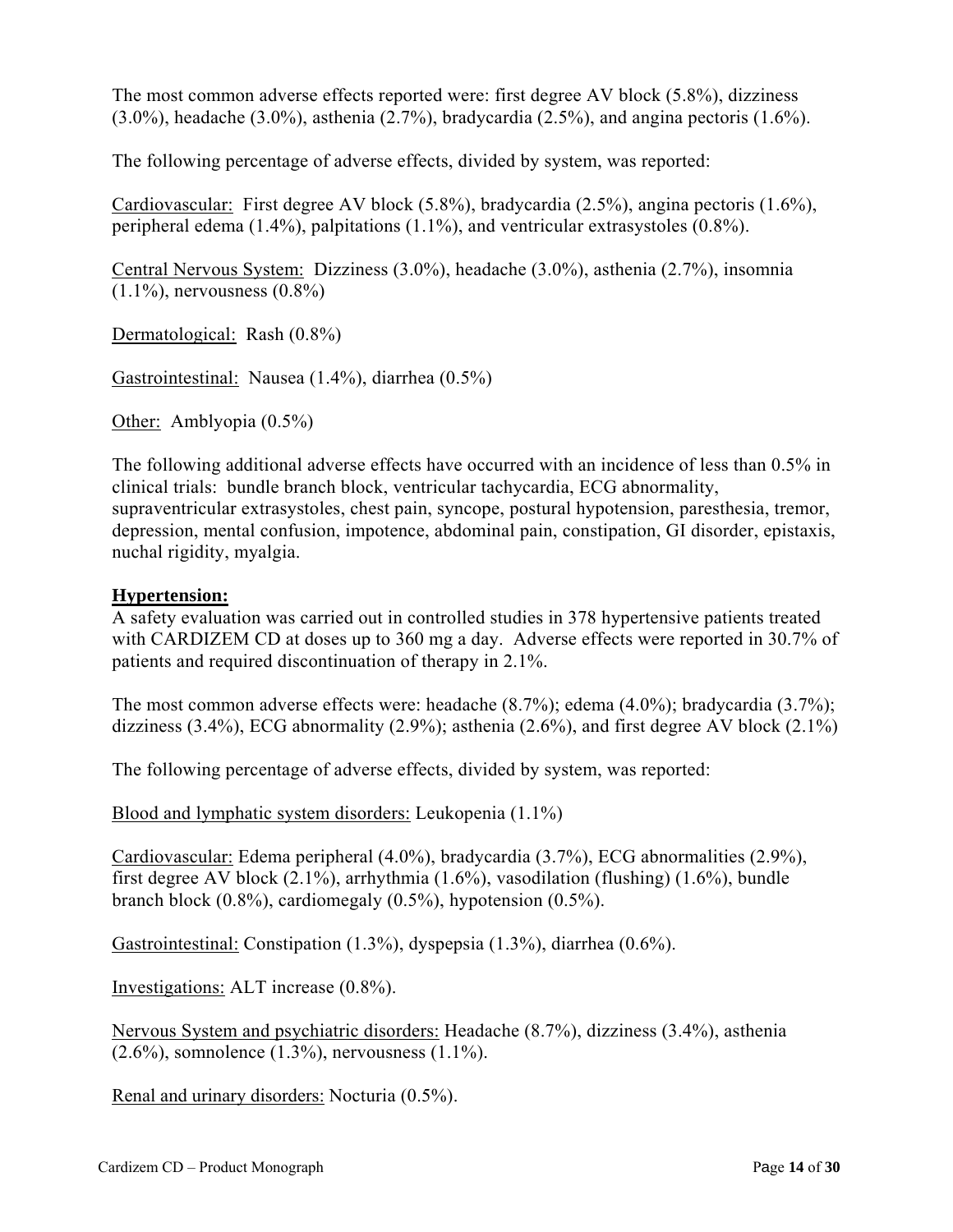The following additional adverse effects have occurred with an incidence of less than 0.5% in clinical trials: systolic murmur, supraventricular extrasystoles, migraine, tachycardia, increased appetite, increase in weight, albuminuria, bilirubinemia, hyperuricemia, thirst, insomnia, vertigo, nausea, pruritus, rash, increased perspiration, polyuria, amblyopia, tinnitus, and elevations in creatine kinase, alkaline phosphatase, and AST.

# **OVERALL CARDIZEM SAFETY PROFILE**

In clinical trials of diltiazem involving over 3300 patients, the most common adverse reactions were headache (4.6%), edema (4.6%), dizziness (3.5%), asthenia (2.7%), first-degree AV block (2.4%), bradycardia (1.7%), flushing (1.5%), nausea (1.4%), rash (1.2%), and dyspepsia  $(1.0\%)$ .

#### **The following events were reported with a frequency of less than 1.0%.**

**Cardiovascular:** Angina, arrhythmia, bundle branch block, tachycardia, ventricular extrasystoles, congestive heart failure, syncope, palpitations, AV block (second- or thirddegree), hypotension, ECG abnormalities.

**Dermatological:** Petechiae, pruritus, photosensitivity, urticarial

**Eye disorders:** Amblyopia, eye irritation.

**Gastrointestinal disorders:** Anorexia, diarrhea, dysgeusia, dyspepsia, vomiting, weight increase, thirst, constipation.

**General disorders and administration site conditions:** Malaise (reported as common adverse reaction), osteoarticular pain.

**Investigations:** Elevations of AST, ALT, LDH, and alkaline phosphatase (see WARNINGS), CPK increase.

**Metabolism and nutrition disorders:** hyperglycemia, hyperuricemia.

**Nervous System and psychiatric disorders:** Amnesia, depression, gait abnormality, nervousness, somnolence, hallucinations, paresthesia, personality change, tinnitus, tremor, abnormal dreams, insomnia.

**Renal and urinary disorders**: Nocturia, polyuria.

**Respiratory, thoracic and mediastinal disorders:** Dyspnea, epistaxis, nasal congestion.

**Sexual dysfunction disturbances and gender identity disorders:** Impotence, sexual difficulties.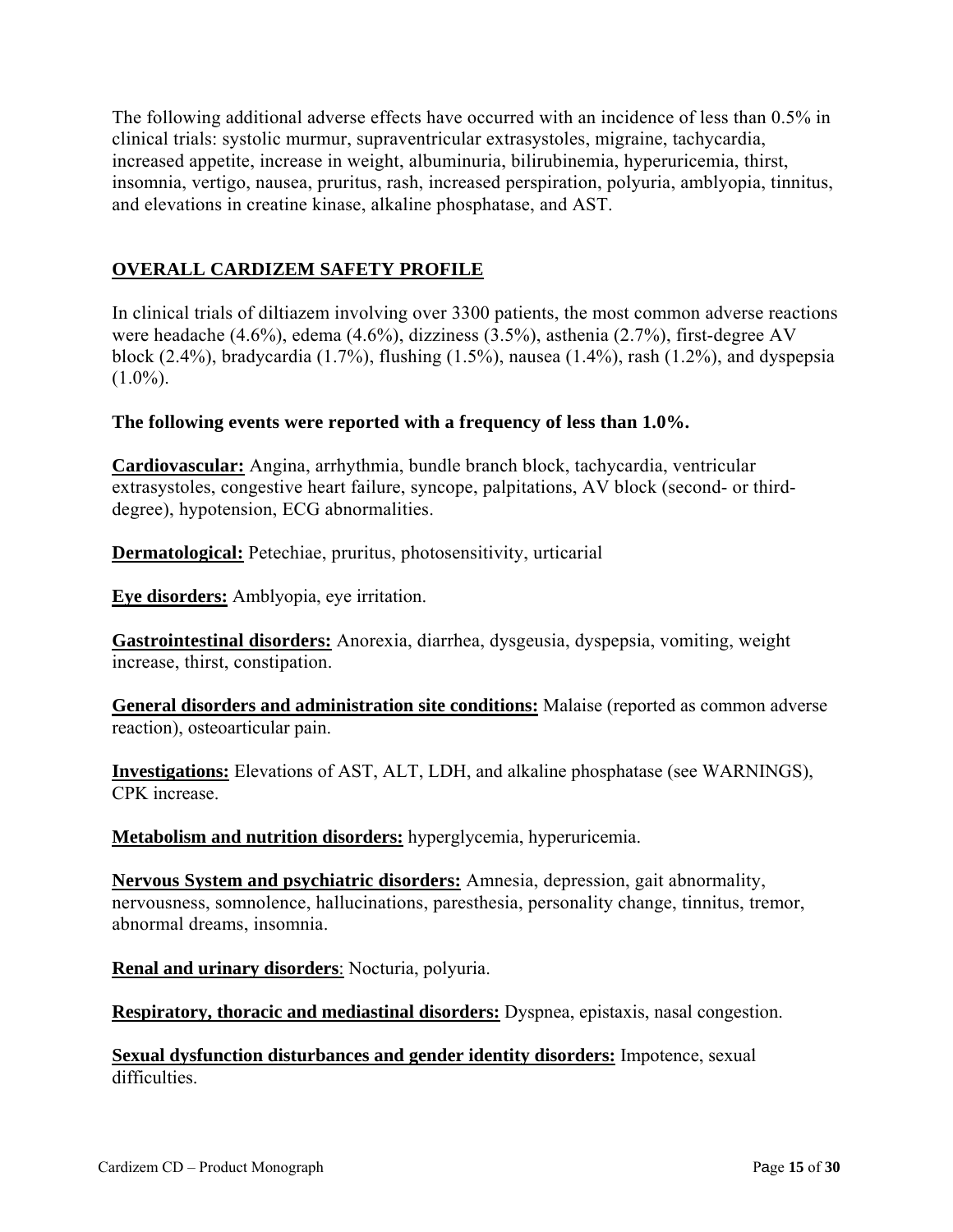## **Vascular disorders:** Orthostatic hypotension

#### **Post-Marketing Surveillance:**

Adverse reactions reported during post marketing experience are derived from spontaneous reports and therefore, the frequency of these adverse reactions is not known.

**Blood and lymphatic system disorders:** Thrombocytopenia, hemolytic anemia, increased bleeding time, leukopenia

**Nervous system and psychiatric disorders:** Mood changes including depression, extrapyramidal symptoms

**Cardiac disorders:** Sinoatrial block, congestive heart failure, sinus arrest, cardiac arrest (asystole)

**Respiratory, thoracic and mediastinal disorders:** Bronchospasm (including asthma aggravation)

**Gastrointestinal disorders:** Gingival hyperplasia

**Metabolism and nutrition disorders:** Hyperglycaemia, diabetes (new onset), worsening of existing diabetes (type 1 or type 2)

**Skin and subcutaneous tissue disorders:** Photosensitivity (including lichenoid keratosis at sun exposed skin areas), angioneurotic oedema, erythema multiforme (including Stevens-Johnson syndrome, toxic epidermal necrolysis), sweating, exfoliative dermatitis (see PRECAUTIONS), acute generalized exanthematous pustulosis, occasionally desquamative erythema with or without fever, allergic reactions, alopecia, purpura

**Vascular disorders:** A number of well-documented cases of generalized rash, some characterized as leukocytoclastic vasculitis

**Hepatobiliary disorders:** Hepatitis

**Reproductive system and breast disorders:** Gynecomastia

**Eye disorders:** Detached retina, retinopathy

**Musculoskeletal and connective tissue disorders:** Myopathy

Isolated cases of angioedema have been reported. Angioedema may be accompanied by breathing difficulty. In addition, events such as myocardial infarction have been observed which are not readily distinguishable from the natural history of the disease in these patients. However, a definitive cause and effect relationship between these events and CARDIZEM therapy is yet to be established.

## **SYMPTOMS AND TREATMENT OF OVERDOSAGE**

There have been reports of diltiazem overdose in amounts ranging from  $\leq 1$  g to 18 g. In cases with a fatal outcome, the majority involved multiple drug ingestion.

For the management of a suspected drug overdose, contact your regional Poison Control Centre.

Events observed following diltiazem overdose included sinus bradycardia with or without isorhythmic dissociation, pronounced hypotension possibly leading to collapse, sinus arrest, heart block, atrioventricular conduction disturbance, cardiac arrest, and cardiac failure.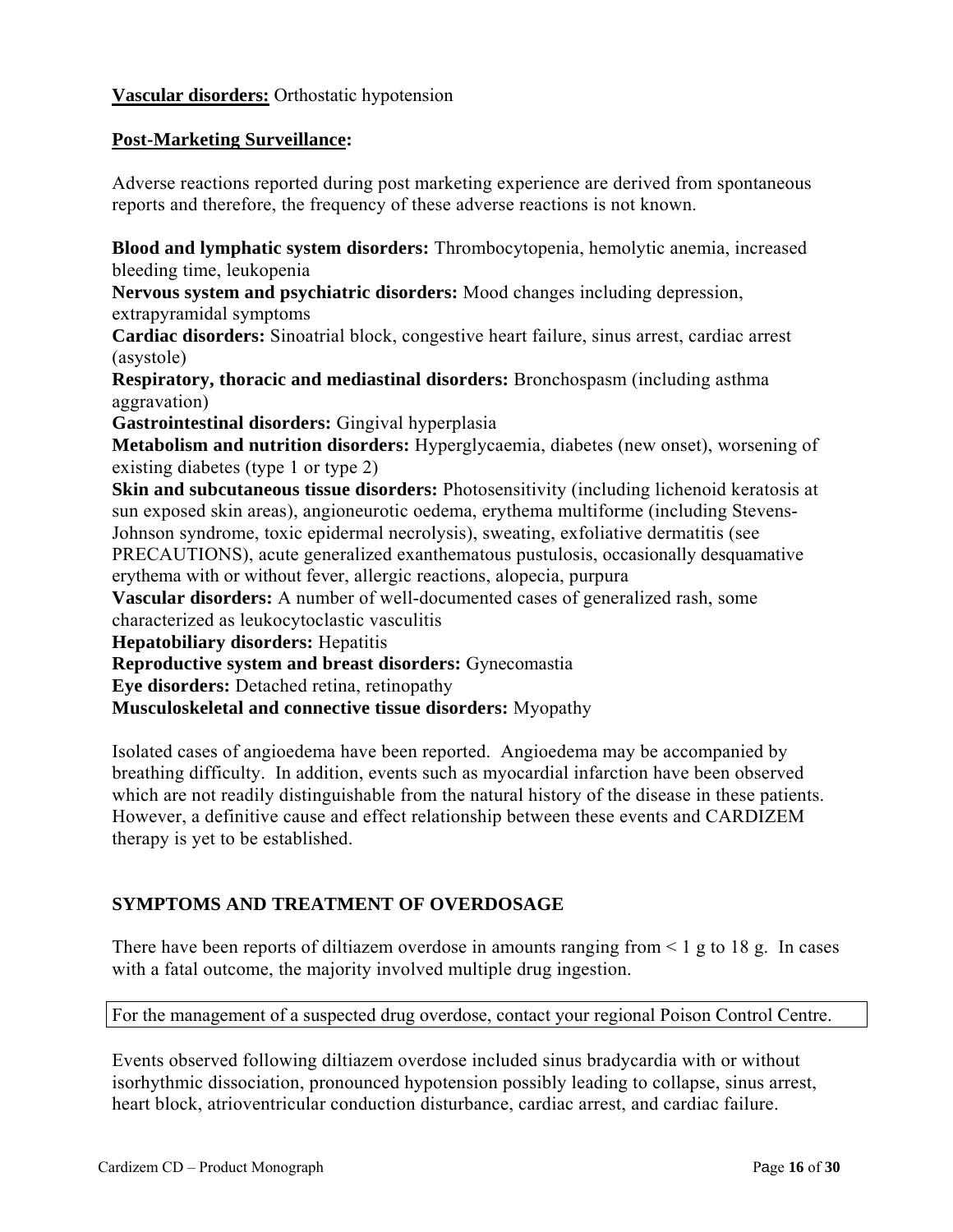The effectiveness of intravenous calcium administration to reverse the pharmacological effects of diltiazem overdose has been inconsistent. In a few reported cases, overdose with calcium channel blockers associated with hypotension and bradycardia that was initially refractory to atropine became more responsive to atropine after the patients received intravenous calcium. In some cases intravenous calcium has been administered (1 g calcium chloride or 3 g calcium gluconate) over 5 minutes, and repeated every 10-20 minutes as necessary. Calcium gluconate has also been administrated as a continuous infusion at a rate of 2 g per hour for 10 hours. Infusions of calcium for 24 hours or more may be required. Patients should be monitored for signs of hypercalcemia.

In the event of overdosage or exaggerated response, appropriate supportive measures should be employed in addition to gastric lavage. Limited data suggest that plasmapheresis or charcoal hemoperfusion may hasten diltiazem elimination. The following measures may be considered:

- Bradycardia: Administer atropine. If there is no response to vagal blockade, administer isoproterenol cautiously.
- High Degree AV Block: Treat as for bradycardia above. Fixed high degree AV block should be treated with cardiac pacing.
- Cardiac Failure: Administer inotropic agents (isoproterenol, dopamine or dobutamine) and diuretics.
- Hypotension: Administer fluids and vasopressors (e.g., dopamine or noradrenaline). Actual treatment and dosage should depend on the severity of the clinical situation.

# **DOSAGE AND ADMINISTRATION**

## **Angina**

Dosages for the treatment of angina should be adjusted to each patient's needs, starting with a dose of 120 mg to 180 mg once daily. Individual patients may respond to higher doses of up to 360 mg once daily. When necessary, titration should be carried out over a 7 to 14 day period.

Patients controlled on diltiazem alone or in combination with other medications may be safely switched to CARDIZEM CD capsules at the nearest equivalent total daily dose. Subsequent titration to higher or lower doses may be necessary and should be initiated as clinically warranted.

There is limited experience with doses above 360 mg, however, the incidence of adverse reactions increases as the dose increases with first degree AV block, dizziness, and sinus bradycardia bearing the strongest relationship to dose. Therefore, doses greater than 360 mg are not recommended.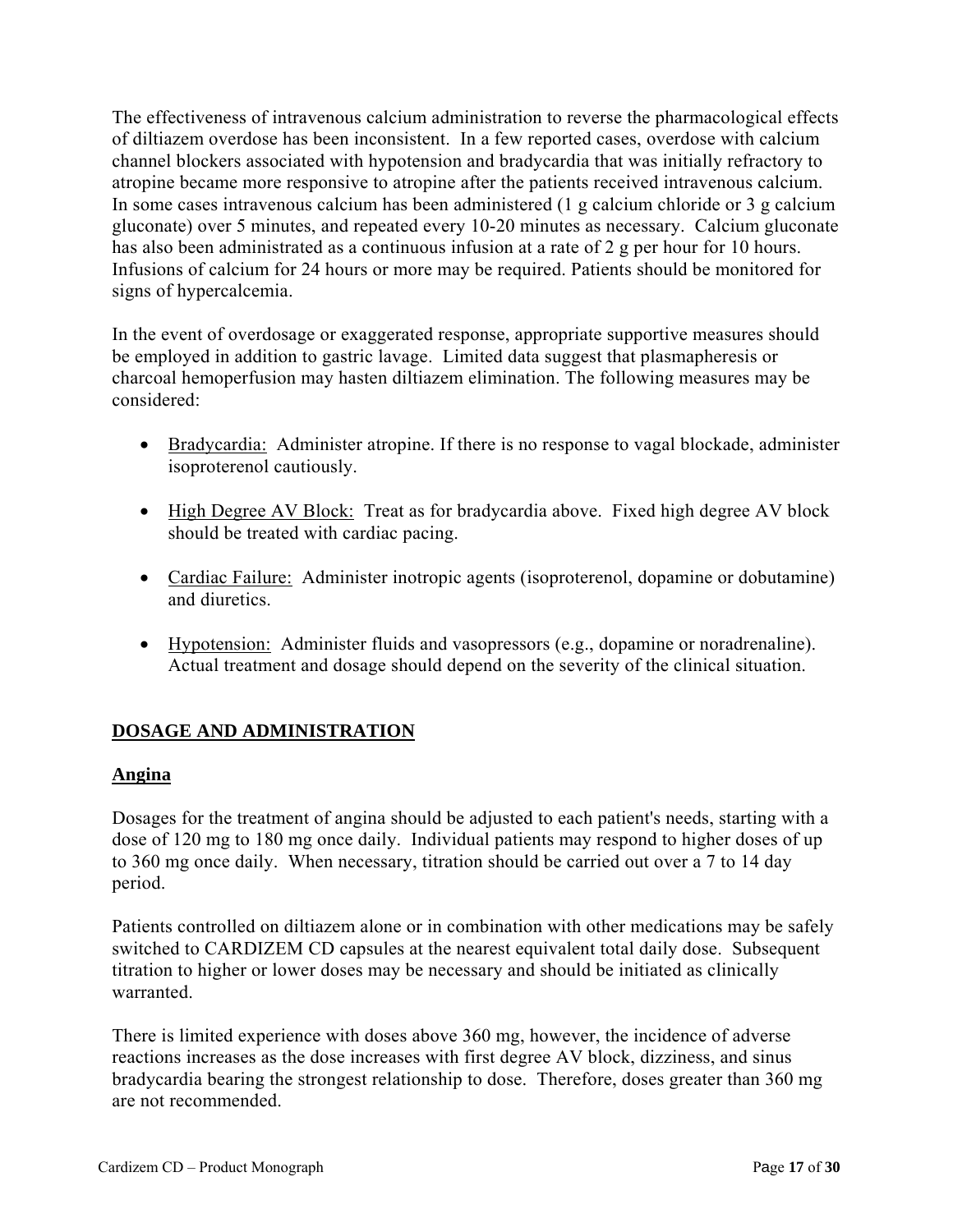## **Hypertension**

Dosage should be individualized depending on patient's tolerance and responsiveness to CARDIZEM CD capsules. When used as monotherapy, usual starting doses are 180 to 240 mg once daily, although some patients may respond to 120 mg once daily. Maximum antihypertensive effect is usually observed after approximately 2 to 4 weeks of therapy; therefore, dosage adjustments should be scheduled accordingly. The usual dosage range studied in clinical trials was 240 to 360 mg once daily.

A maximum daily dose of 360 mg once daily should not be exceeded.

The dosage of CARDIZEM CD or concomitant antihypertensive agents may need to be adjusted when adding one to the other. See WARNINGS and PRECAUTIONS regarding use with beta-blockers.

#### **Use in the Elderly**

Pharmacokinetics of diltiazem in elderly patients has not been fully elucidated. Preliminary results in elderly patients (over 65 years old) suggest that a lower dosage might be required in this age group. (see PRECAUTIONS).

There are few available data concerning dosage requirements in patients with impaired renal or hepatic function. If diltiazem must be used in these patients, the dosage should be carefully and gradually adjusted depending on patient tolerance and response (see PRECAUTIONS).

CARDIZEM CD capsules should not be chewed or crushed.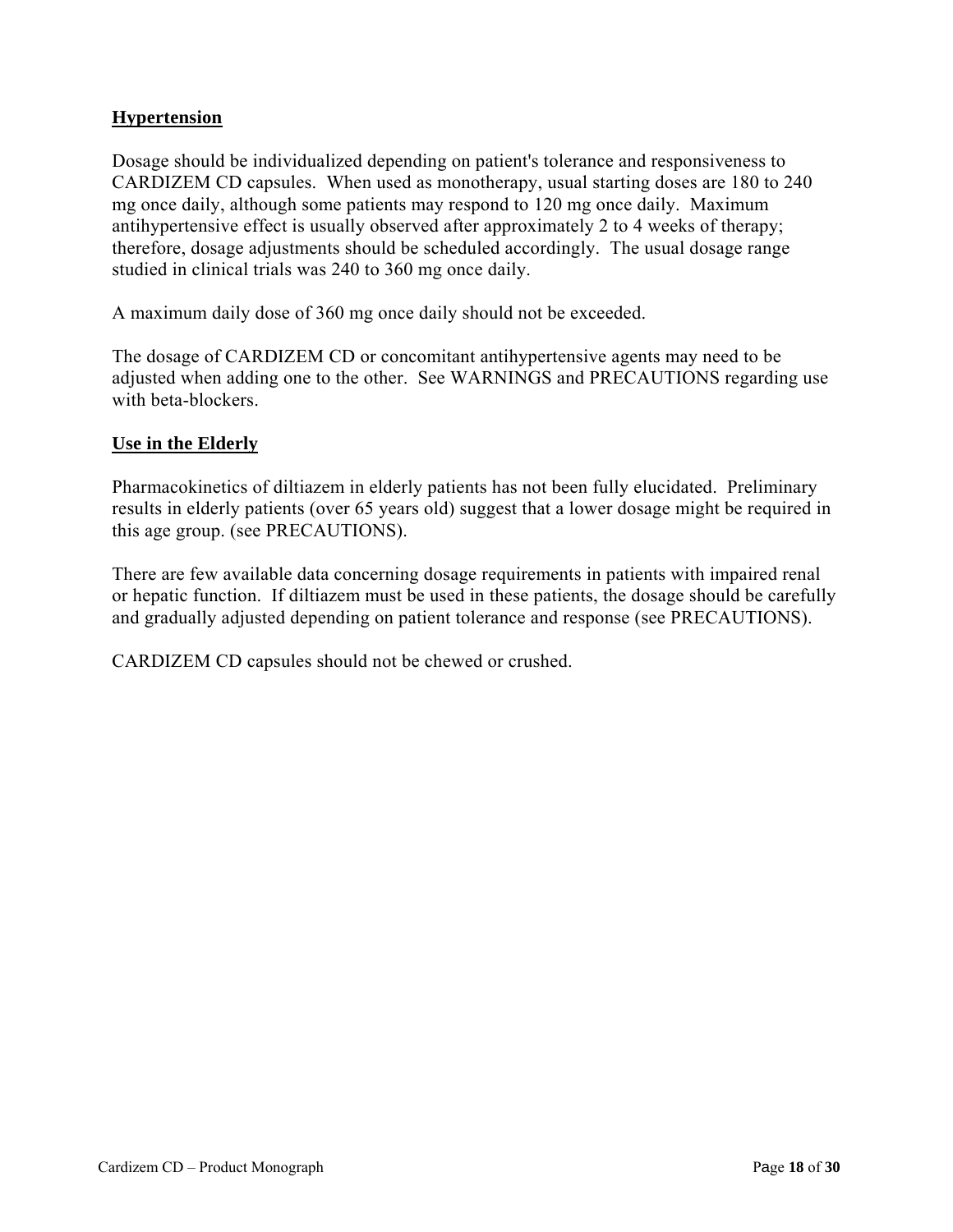# **PHARMACEUTICAL INFORMATION**

### **DRUG SUBSTANCE**

Chemically, diltiazem hydrochloride is 1,5-benzothiazepin-4(5H)one, 3-(acetyloxy)-5-[2- (dimethylamino)ethyl]-2,3-dihydro-2-(4-methoxyphenyl)-, monohydrochloride, (+)-cis-.

#### **Chemical Structure**



**Empirical Formula:**  $C_{22}H_{26}N_2O_4S \cdot HCl$ 

#### **Molecular Weight:** 450.98

#### **Description**

The compound is a white crystalline substance or powder having a bitter taste. Diltiazem is considered freely soluble in water, methanol or chloroform, slightly soluble in absolute ethanol and barely soluble in benzene.

#### **Composition**

**CARDIZEM CD** (once-a-day controlled delivery capsules 120 mg, 180 mg, 240 mg and 300 mg) contains acetyl tributyl citrate, beeswax, castor oil, corn starch, ethyl cellulose, eudragit, FD&C Blue #1, fumaric acid, gelatin, iron oxide (300 mg capsule only), silicon dioxide, simethicone, stearic acid, sucrose, talc, and titanium dioxide. Cardizem CD does not contain tartrazine, bisulfites or gluten.

#### **Storage Recommendations**

Keep between 15°C and 30°C. Protect from light.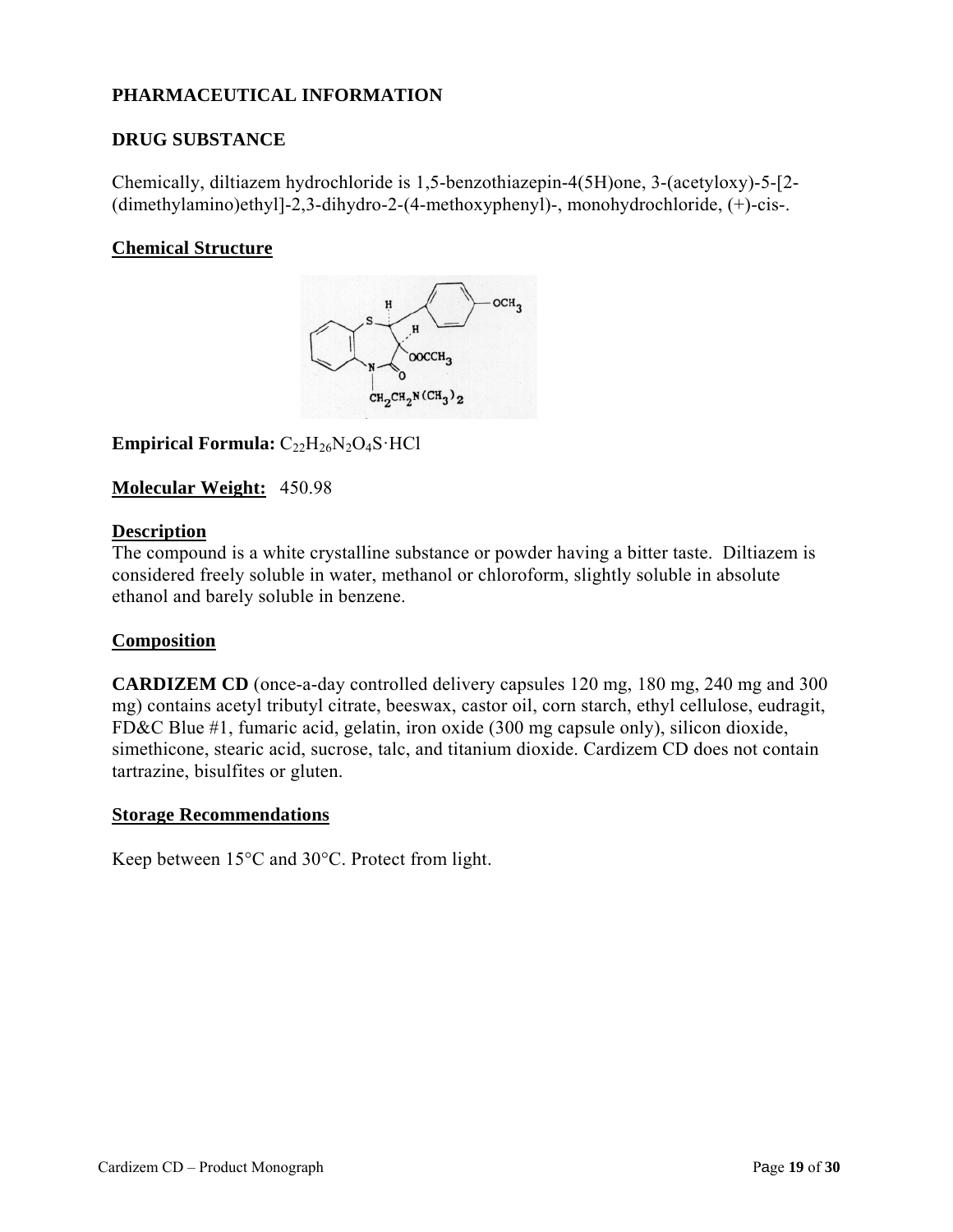## **AVAILABILITY OF DOSAGE FORMS**

**CARDIZEM CD 120 mg** capsules are supplied in bottles of 100. Each light turquoise blue capsule is comprised of an opaque cap and body printed in blue with cardizem CD 120 mg on the body and containing white to off-white beads.

**CARDIZEM CD 180 mg** capsules are supplied in bottles of 100. Each capsule is comprised of a blue opaque cap and a light turquoise opaque body printed in blue with cardizem CD 180 mg on the body and containing white to off-white beads.

**CARDIZEM CD 240 mg** capsules are supplied in bottles of 100. Each capsule is comprised of a blue opaque cap and body printed with cardizem CD 240 mg on the body and containing white to off-white beads.

**CARDIZEM CD 300 mg** capsules are supplied in bottles of 100. Each capsule is comprised of a blue opaque cap and grey opaque body printed with cardizem CD 300 mg on the body and containing white to off-white beads.

## **PHARMACOLOGY**

#### *In Vitro* **Observations**

Initial experimental work revealed that diltiazem was a coronary and peripheral vasodilator. Subsequent work substantiated that diltiazem's smooth muscle relaxant effect, as well as negative inotropic effect, resulted from the drug's ability to block excitation-contraction coupling by inhibiting slow calcium channel conduction. In a muscle bath study with isolated human coronary artery segments obtained at the time of cardiac transplantation, diltiazem produced nearly complete relaxation of potassium-contracted segments.

Studies in various experimental models have confirmed the negative inotropic effect of diltiazem. At low doses  $(1.1 \times 10^{-7}M)$  diltiazem caused a reduction in contractile force of guinea pig papillary muscle with no demonstrable effect on the action potential. However, at higher concentrations (1.1 x  $10^{-5}$ M) both a decrease in contractile tension and a lowering of maximum dp/dt were seen.

Studies done in isolated perfused rat hearts showed that diltiazem  $(10^{-6}M)$  decreases contractility without affecting action potential duration or resting membrane potential. In several experimental models it has been shown that the concentration of diltiazem required to produce smooth muscle relaxation and vasodilation is significantly less than the concentration required to produce a negative inotropic effect.

#### *In Vivo* **Observations**

#### **Pharmacodynamics**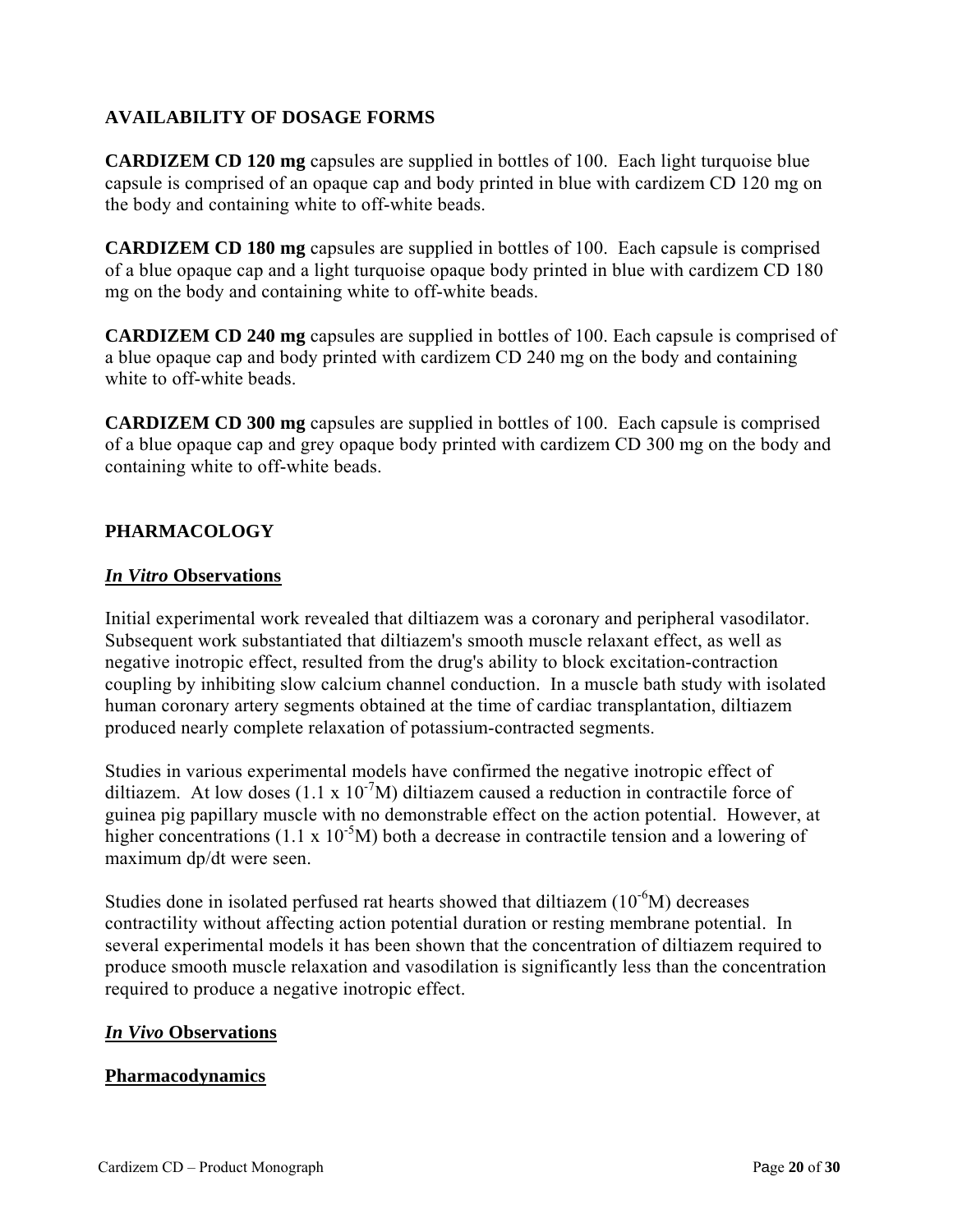Experiments in both open and closed chest dog models indicate that diltiazem increases coronary blood flow and reduces coronary vascular resistance. Intravenous diltiazem (100 µg/kg) increased coronary blood flow by 90%, with a predominant effect on large coronary arteries and collaterals. Increase in coronary blood flow has also been shown following diltiazem administration in both the epicardial and subendocardial regions in ischemic and non-ischemic models. There was also a dose-related decrease in mean aortic pressure and systemic vascular resistance with an increase in stroke volume and cardiac output. No significant change was noted in determinants of LV function such as LVEDP or LV dP/dT. The reduction in blood pressure that is seen with diltiazem is due to a direct vasodilatory effect on the blood vessels and is not mediated by sympathetic alpha receptor blockade, beta receptor stimulation, or ganglionic blockade. Diltiazem has been shown to inhibit the pressor responses induced by norepinephrine and angiotensin II.

In animal studies, the negative inotropic effect of diltiazem appears to be offset by its ability to decrease afterload and induce a mild reflex adrenergic response.

## **Pharmacokinetics**

The effect of diltiazem on the pharmacokinetics of phenytoin was investigated in rats. Animals were given 20 mg/kg i.p. phenytoin alone or phenytoin together with 5 mg/kg i.p. diltiazem and the plasma samples were collected at different time intervals. The study showed that diltiazem significantly ( $p<0.05$ ) increased phenytoin AUC (4-fold),  $C_{\text{max}}$  (2-fold), and elimination halflife ( $t_{\frac{1}{2}}$ : from 1.1h to 2.0h), in the rat.

| Route | <b>Animal</b> | <b>Sex</b> | $LD_{50}$<br>(mg/kg) | $LD_{50}$ 95%<br><b>Confidence Limits</b><br>(mg/kg) |
|-------|---------------|------------|----------------------|------------------------------------------------------|
| Oral  | mice          | M&F        | $415 - 700$          | $(343 - 736)$                                        |
|       | rats          | M&F        | $560 - 810$          | $(505 - 1004)$                                       |
| S.C.  | mice          | M&F        | $260 - 550$          | $(220 - 672)$                                        |
| i.p.  | mice          | M&F        | 187                  | $(165 - 211)$                                        |
|       | rats          | M&F        | 211                  | $(155 - 287)$                                        |
| i.v.  | mice          | M&F        | 58-61                | $(52 - 69)$                                          |
|       | rats          | M&F        | $38 - 39$            | $(34 - 44)$                                          |

# **TOXICOLOGY**

Acute Toxicity

Toxic effects appeared rapidly and toxicity included reduction of spontaneous activity, ptosis, piloerection, ataxia, loss of muscle tone, and loss of righting reflex. Gross autopsy of animals that died as well as the survivors revealed no abnormalities.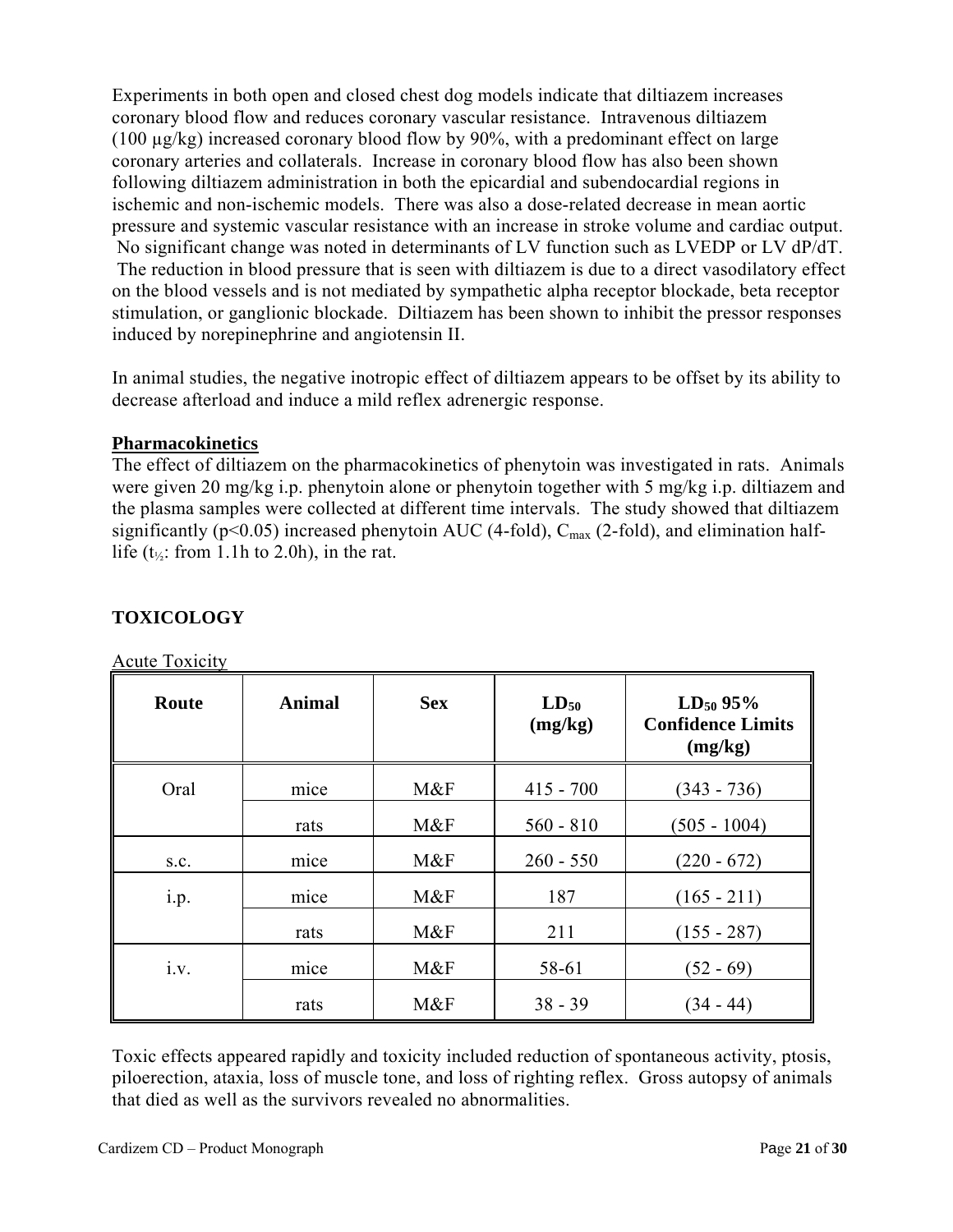Tolerance was evaluated in rabbits and dogs. Dogs received oral doses of 12.5, 25, 50 or 100 mg/kg. Ataxia, disorientation, decreased activity, diuresis and mydriasis were noted at 25 mg/kg. In addition, heavy sedation and emesis were seen at 50 mg/kg. At 100 mg/kg, convulsions occurred and one of the two animals died. Rabbits received 100, 200, 300, 400 mg/kg. The major symptoms were decreased activity, increased respiration, salivation and opisthotonos. One of the two rabbits died at 300 mg/kg and the two rabbits in the 400 mg/kg group died.

## **Subacute Toxicity**

In rats, oral doses of 10, 20, 50, 100, 250 or 500 mg/kg/day of diltiazem were administered for 28 or 30 days. The relative liver weights of animals receiving 250 mg/kg/day and 500 mg/kg/day were increased. Microscopic examination revealed drug related degeneration of hepatic and renal cells in the highest dose group.

When the drug was given to rats intraperitoneally at 25 mg/kg/day for 30 days, hepatic and renal cell degeneration was seen. Macular hyaloid degeneration of the heart also was seen in 50% of the rats in this study.

Thirty day subacute studies in dogs revealed hepatic and renal cell degeneration when diltiazem was given at doses of 25 mg/kg/day orally and 5 mg/kg/day intravenously. Two dogs out of 5 receiving 50 mg/kg/day orally, died.

### **Chronic Toxicity/Carcinogenicity**

In mice, diltiazem was administered at doses of 5, 15 or 30 mg/kg/day for a period of 21 months in females. Because of a lower survival, males were terminated at 20 months. Gross and histopathological examination failed to reveal any treatment related increase in the incidence of either neoplastic or other toxic lesions.

Rats received 6.25, 25 or 100 mg/kg/day of diltiazem for 24 months. An additional group received 200 mg/kg for 12 months. Treatment was terminated at 23 months in females receiving 100 mg/kg because of the low survival. Females had increased weight gain at 100 and 200 mg/kg, food consumption was increased among both sexes at these dose levels. Organ weight data revealed a significant increase in liver weight for rats of both sexes given 200 mg/kg. Microscopic evaluation revealed some evidence of dose dependent hepatic cytoplasmic vacuolization in rats treated with doses of 100 and 200 mg/kg/day and killed at 12 months. At 24 months, there were similar findings in control and treated animals. There was no increase in the incidence of neoplastic or other toxic lesions in rats treated with diltiazem.

Diltiazem was administered orally to dogs for 12 months at doses of 5, 10, 20 mg/kg/day. A dose related suppression of body weight gain became noticeable after 6 months.

#### **Mutagenicity**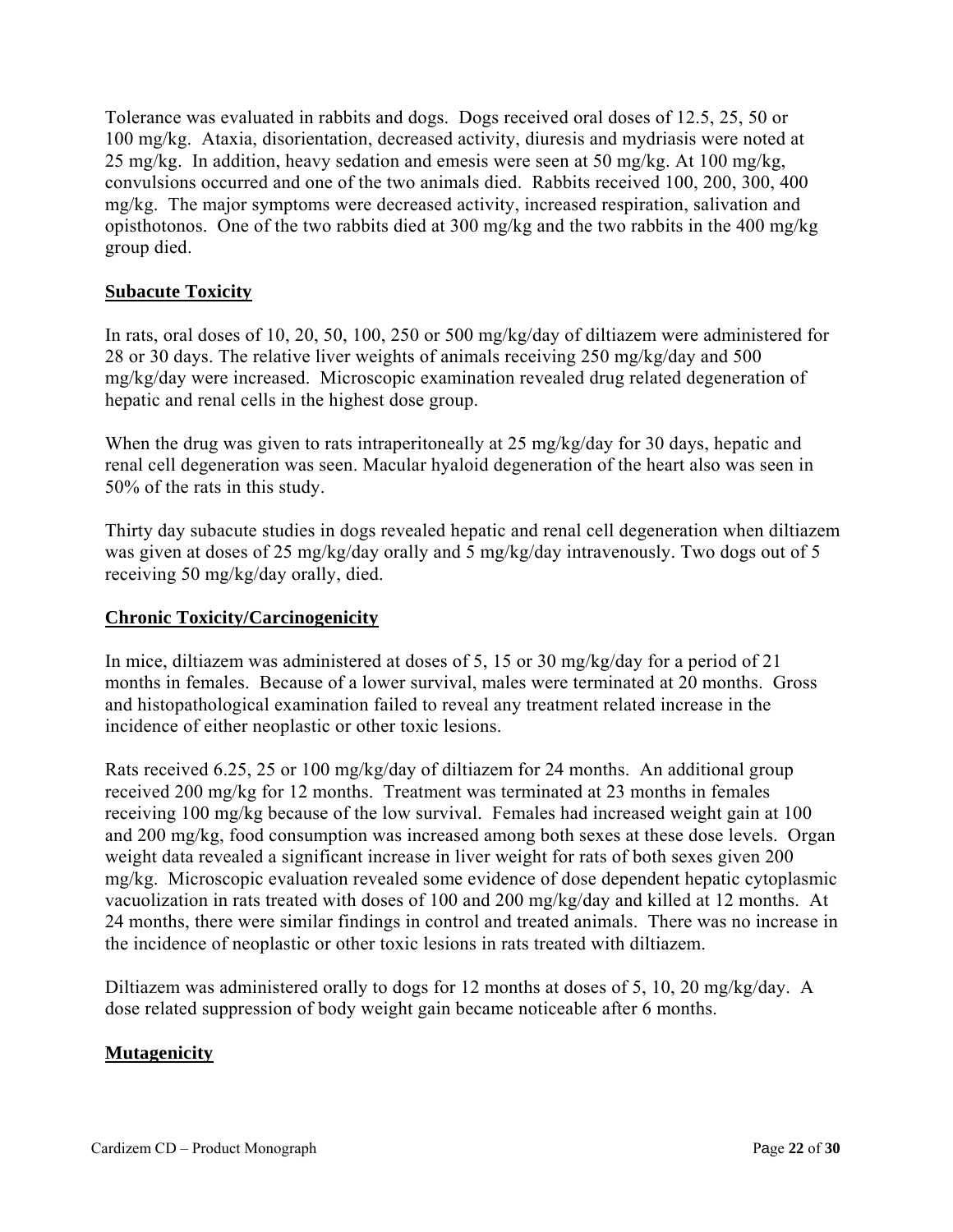No mutagenic changes were observed in the recombination test and two Ames reverse mutagenicity assays.

# **REPRODUCTION STUDIES**

## **Results in mice**

| Route                | <b>Doses</b><br>mg/kg                        | <b>Time of</b><br>administration<br>during<br>gestation                                                                                                                                                   | <b>Findings in the</b><br>offspring                                                                                                                                                          |  |
|----------------------|----------------------------------------------|-----------------------------------------------------------------------------------------------------------------------------------------------------------------------------------------------------------|----------------------------------------------------------------------------------------------------------------------------------------------------------------------------------------------|--|
| oral                 | 10, 25, 50,<br>100, 200,<br>400              | Day 7 to day 12                                                                                                                                                                                           | High incidence of vertebral<br>column malformations when more<br>than 50 mg/kg was administered.                                                                                             |  |
| oral                 | Single doses<br>of 12.5, 25,<br>50, 100, 200 | Cleft palate and malformation of<br>One of days 7 to<br>extremities or trunk were<br>14<br>significantly higher when 50 or<br>100 mg/kg was administered on<br>day $12$ .<br>Vertebral malformations were |                                                                                                                                                                                              |  |
|                      |                                              |                                                                                                                                                                                                           | most prevalent when 50 or 100<br>mg/kg was administered on day 9.                                                                                                                            |  |
| intra-<br>peritoneal | 0.2, 3.1, 6.3,<br>12.5, 25                   | Day 7 to day 12                                                                                                                                                                                           | Fetal mortality greatly increased<br>when 12.5 mg/kg or more was<br>administered. No teratogenic<br>effect was demonstrated.                                                                 |  |
| intra-<br>peritoneal | Single dose<br>of 3.1, 6.3,<br>12.5, 25, 50  | One of days 5 to<br>16                                                                                                                                                                                    | Brachydactyly and hematoma in<br>the extremities when 50 mg/kg<br>was administered on day 13.                                                                                                |  |
|                      |                                              |                                                                                                                                                                                                           | Vertebral column malformations<br>from the thoracic to coccygeal<br>level and malformations of the<br>ribs were observed when a dose of<br>25 mg/kg or greater was<br>administered on day 9. |  |

# **Results in rats**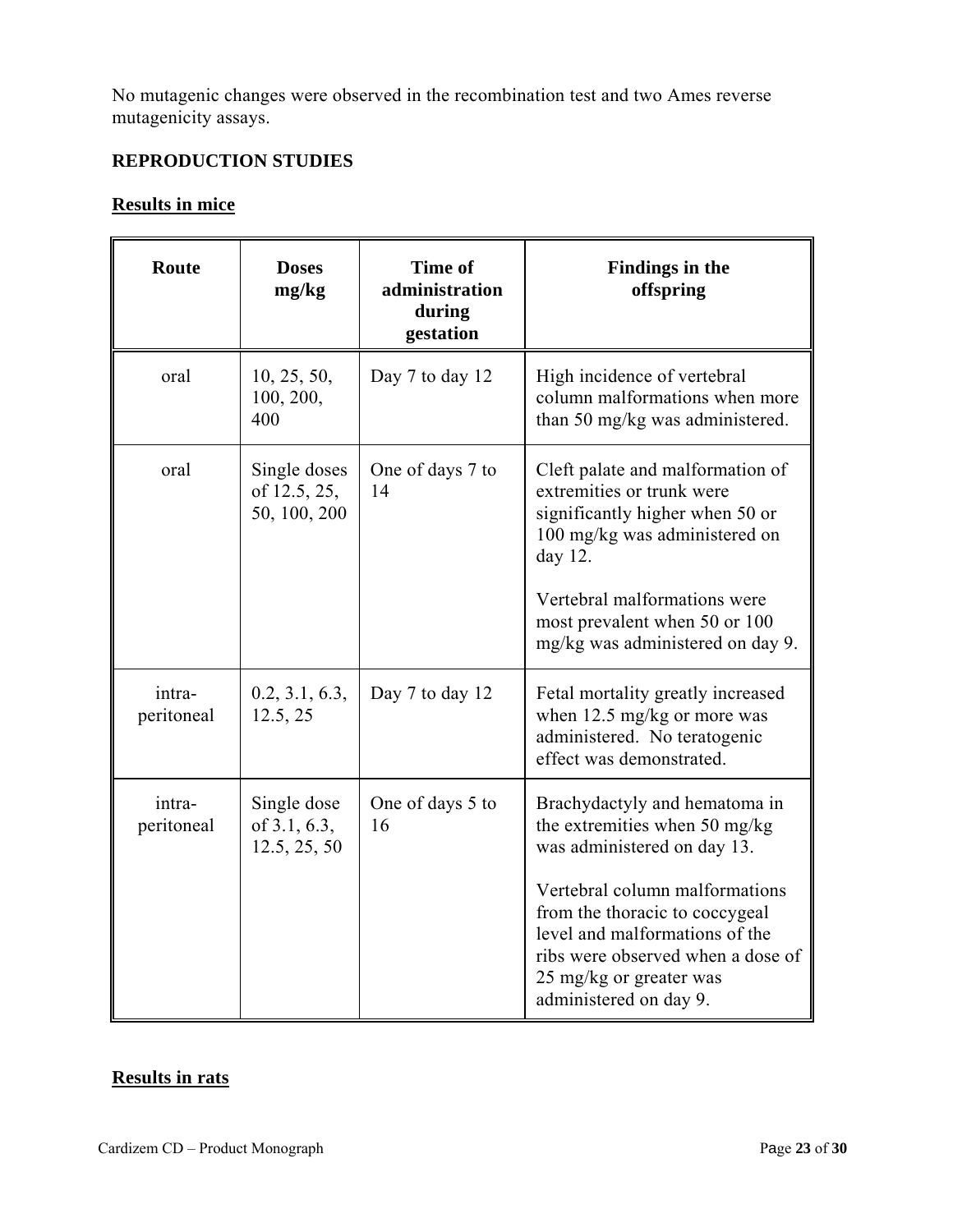| Route                | <b>Doses</b><br>mg/kg               | Time of<br>administration<br>during<br>gestation | Findings in the<br>offspring                                                                                                                                                                                                                                                           |  |
|----------------------|-------------------------------------|--------------------------------------------------|----------------------------------------------------------------------------------------------------------------------------------------------------------------------------------------------------------------------------------------------------------------------------------------|--|
| oral                 | 10, 50, 100,<br>200, 400            | Day 9 to $14$                                    | No teratogenic effect. High fetal<br>death rate when 200 & 400 mg/kg<br>was administered.                                                                                                                                                                                              |  |
| oral                 | 10, 30, 100                         | Day $6$ to 15                                    | No teratogenic effect.                                                                                                                                                                                                                                                                 |  |
| oral                 | Single doses<br>of 300, 400,<br>600 | On one of days 9<br>to $14$                      | Significant incidence of skeletal<br>malformations involving vertebrae<br>$&$ sternebrae when 400 mg/kg was<br>administered on day 11. General<br>edema, short or absent tail was<br>observed when 600 mg/kg was<br>administered on day 12.                                            |  |
| intra-<br>peritoneal | 0.2, 2.0, 20,<br>40,80              | Day 9 to $14$                                    | Brachydactyly $\&$ hematoma in the<br>front paw and tail and a high fetal<br>mortality rate were observed<br>when 80 mg/kg was administered.                                                                                                                                           |  |
| intra-<br>peritoneal | 80                                  | Day 9 to $11$                                    | Vertebral anomalies.                                                                                                                                                                                                                                                                   |  |
| intra-<br>peritoneal | 80                                  | Day 12 to 14                                     | Brachydactyly, hematoma of the<br>front paw and tail deformities and<br>high fetal mortality rate.                                                                                                                                                                                     |  |
| intra-<br>peritoneal | Single dose<br>of 80                | One of days 9 to<br>14                           | Fetal mortality increased on day<br>11 reached 100% on day 12 and<br>decreased thereafter. Limb and<br>tail deformities were induced<br>when 80 mg/kg was administered<br>on day 13 & 14. Vertebral column<br>deformities were induced when 80<br>mg/kg was administered on day<br>11. |  |
|                      | Single doses<br>of 40               | One of days 11 to<br>14                          | No teratogenic effect.                                                                                                                                                                                                                                                                 |  |

# **Results in Rabbits**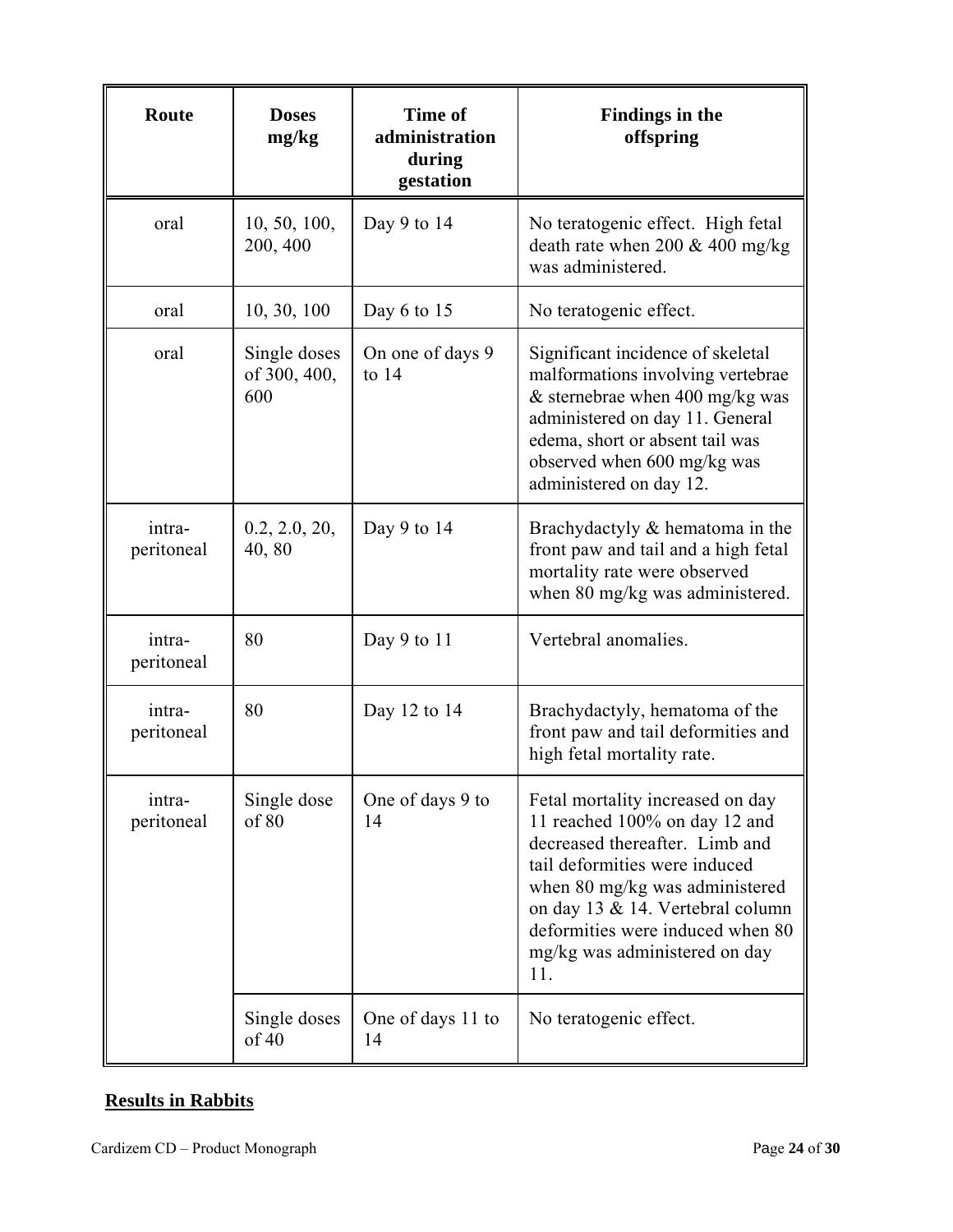| Route                | <b>Doses</b><br>mg/kg | Time of<br>administration<br>during<br>gestation | Findings in the<br>offspring                                                                                                                                                                                                                                                                                |
|----------------------|-----------------------|--------------------------------------------------|-------------------------------------------------------------------------------------------------------------------------------------------------------------------------------------------------------------------------------------------------------------------------------------------------------------|
| oral                 | 17.5, 35, 70          | Day 6 to 18                                      | Significant increase in skeletal<br>malformations occurred when<br>35 mg/kg was administered.<br>All pregnant dams aborted<br>between days 21 and 25 of<br>gestation when 70 mg/kg was<br>administered.                                                                                                     |
| intra-<br>peritoneal | 6.3, 12.5, 25         | Day $7$ to 16                                    | Fetal mortality greatly<br>increased at 12.5 mg/kg and<br>reached 100% at 25 mg/kg.<br>Skeletal defects and external<br>malformations were induced<br>when $12.5 \text{ mg/kg}$ was<br>administered. Their incidence<br>was not statistically significant<br>due to the low number of<br>surviving fetuses. |

In fertility studies female rats received doses of 12.5, 25, 50 and 100 mg/kg p.o. In the 100 mg/kg group there was a reduction in the number showing a positive mating. However, the overall pregnancy rates and the average pre-coital time were comparable.

In peri- and post-natal studies, rats received diltiazem in doses of 10, 30 or 100 mg/kg/day from day 14 of gestation through day 21 postpartum. Diltiazem was associated with a reduction in early individual weights and survival rates of the pups. At 100 mg/kg/day dystocia was evident. Retinal and tongue malformations were more frequent in the offspring of the 30 and 100 mg/kg/day group.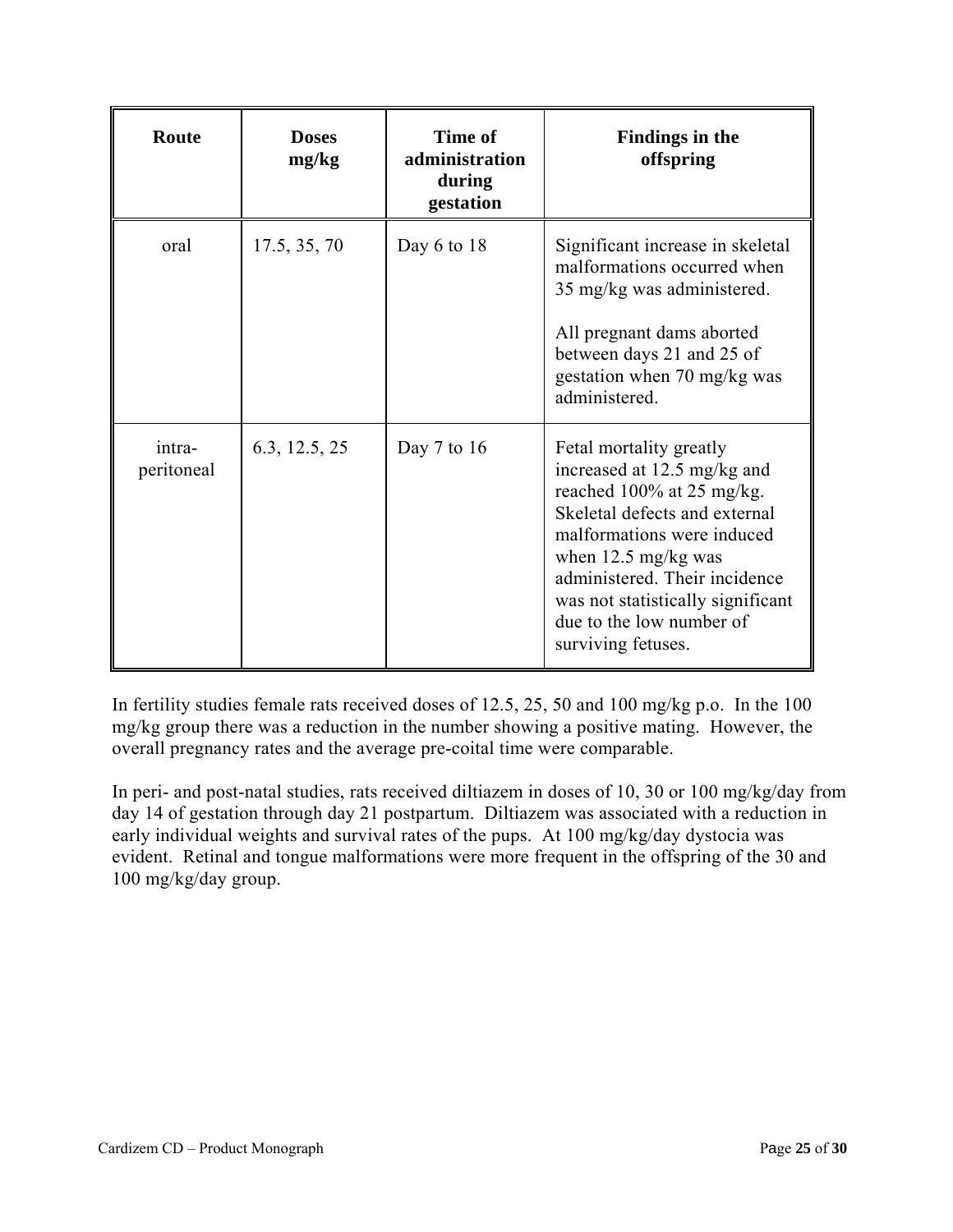## **SELECTED BIBLIOGRAPHY**

- 1. Anderson JL, et al: Comparative effects of diltiazem, propranolol and placebo on exercise performance using radionuclide ventriculography in patients with symptomatic coronary artery disease: Results of a double-blind, randomized, crossover study. **Am Heart J** 1984;107(4):698-706.
- 2. André-Fouet X, et al: Diltiazem vs propranolol: A randomized trial in unstable angina. **Circulation** 1981;64:IV-293.
- 3. Bourassa MG, et al: Hemodynamics and coronary flow following diltiazem administration in anesthetized dogs and in humans. **Chest** 1980;78:224-230.
- 4. Cassagnes J, et al: Traitement du syndrome de menace par le diltiazem. **Thérapie** 1980;35:465-473.
- 5. Eimer, M and Carter, BL: Elevated serum carbamazepine concentrations following diltiazem initiation. **Drug Intelligence and Clinical Pharmacy** 1987; 21:340-342.
- 6. Feldman RL, et al: Short and long-term responses to diltiazem in patients with variant angina. **Am J Cardiol** 1982;49:554-559.
- 7. Frishman WH, et al: Comparison of hydrochlorothiazide and sustained-release diltiazem for mild to moderate systemic hypertension. **Am J Cardiol** 1987;59(6):615-623.
- 8. Hossack KF, et al: Divergent effects of diltiazem in patients with exertional angina. **Am J Cardiol** 1982;49:538-546.
- 9. Hossack KF, et al: Efficacy of diltiazem in angina of effort: A multicenter trial. **Am J Cardiol** 1982;49:567-572.
- 10. Hung J, et al: The effect of diltiazem and propranolol, alone and in combination, on exercise performance and left ventricular function in patients with stable effort angina: A double-blind, randomized, and placebo-controlled study. **Circulation** 1983;68:560-567.
- 11. Ishikawa T, et al: Atrioventricular dissociation and sinus arrest induced by oral diltiazem. **N Engl J Med** 1983;309:1124-1125.
- 12. Jacobs MB: Diltiazem and akathisia. **Ann Int Med** 1983;99:794-795.
- 13. Josephson MA, et al: Hemodynamic and metabolic effects of diltiazem during coronary sinus pacing with particular reference to left ventricular ejection fraction. **Am J Cardiol** 1985;55:286-290.
- 14. Massie B, et al: Diltiazem and propranolol in mild to moderate essential hypertension as monotherapy or with hydrochlorothiazide. **Ann Intern Med** 1987;107:150-157.
- 15. Moser, M et al: Comparative effects of diltiazem and hydrochlorothiazide in blacks with systemic hypertension. **Am J Cardiol** 1985;56(16):101H-104H.
- 16. Moss AJ, et al: The effect of diltiazem on mortality and reinfarction after myocardial infarction: The Multicenter Diltiazem Postinfarction Trial Research Group. **N Engl J Med** 1988;319:385-392.
- 17. Nicolas G, et al: Le traitement de l'angor instable par le diltiazem. À propos de 61 observations. **Ann Cardiol Angeiol** (Paris) 1981;30:289-292.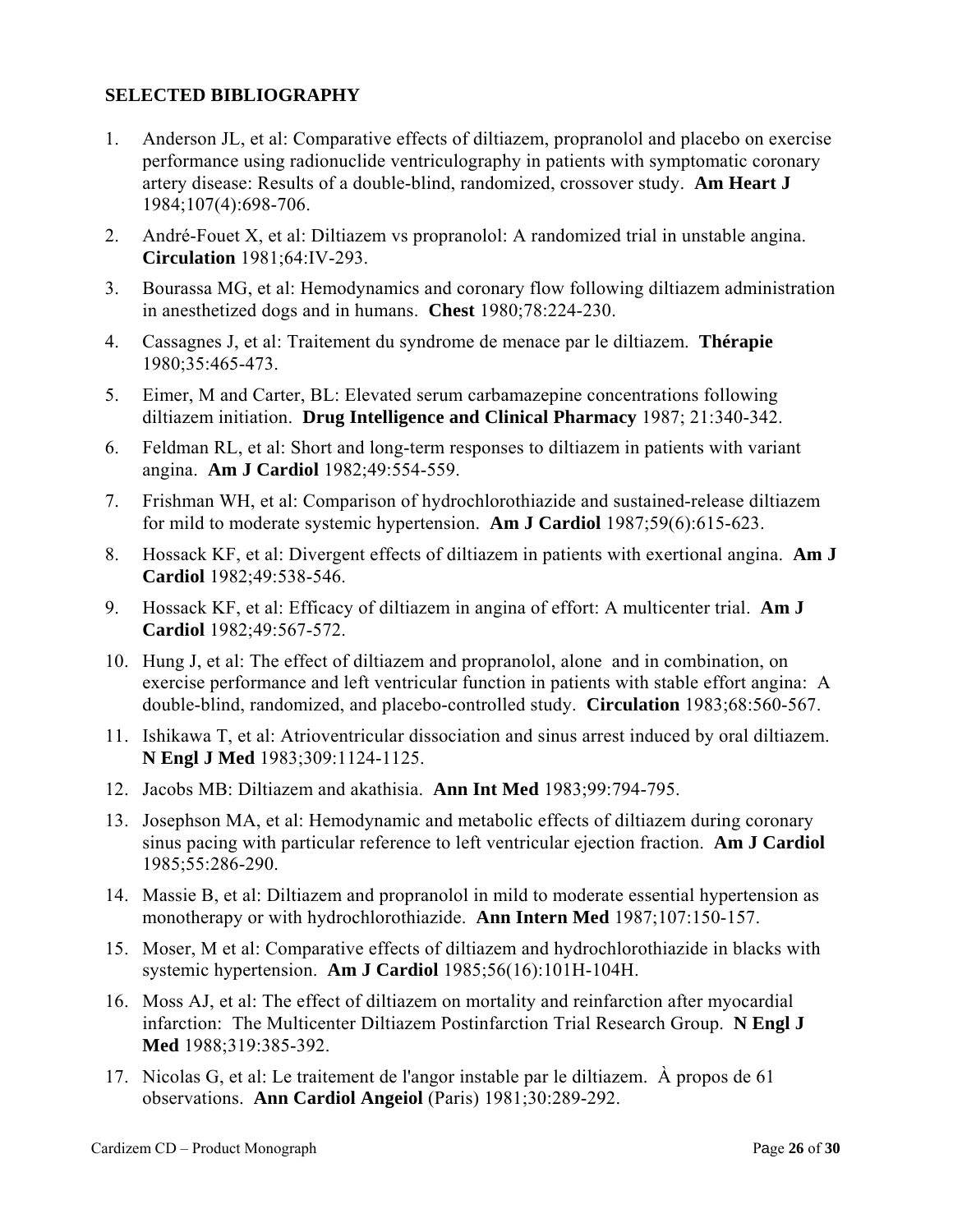- 18. Pool PE, et al: Long-term efficacy of diltiazem in chronic stable angina associated with atherosclerosis: Effect on treadmill exercise. **Am J Cardiol** 1982;49:573-577.
- 19. Pool PE, et al: Diltiazem as monotherapy for systemic hypertension: A multicenter, randomized, placebo-controlled trial. **Am J Cardiol** 1986;57:212-217.
- 20. Rameis H, et al: The diltiazem-digoxin interaction. **Clin Pharmacol Ther** 1984;36:183- 189.
- 21. Reboud JP: Accidents au cours de l'association diltiazem bêta-bloquants. **Presse médicale** 1984;13:1396.
- 22. Schroeder JS, et al: Multiclinic controlled trial of diltiazem for Prinzmetal's angina. **Am J Med** 1982;72:227-232.
- 23. Schroeder JS, et al: Diltiazem for long-term therapy of coronary arterial spasm. **Am J Cardiol** 1982;49:533-537.
- 24. Strauss WE, et al: Safety and efficacy of diltiazem hydrochloride for the treatment of stable angina pectoris: Report of a cooperative clinical trial. **Am J Cardiol** 1982;49:560- 566.
- 25. Swartz SL: Endocrine and vascular responses in hypertensive patients to long-term treatment with diltiazem. **J Cardiovasc Pharmacol** 1987;9(4):391-395.
- 26. Szlachcic J, et al: Diltiazem versus propranolol in essential hypertension: Responses of rest and exercise blood pressure and effects on exercise capacity. **Am J Cardiol** 1987;59:393-399.
- 27. Taeymans Y, et al: A prospective randomized study of propranolol vs diltiazem in patients with unstable angina. **Am J Cardiol** 1982;49:896 (Abstract).
- 28. Tilmant PY et al: Detrimental effect of propranolol in patients with coronary arterial spasm countered by combination with diltiazem. **Am J Cardiol;** 1983;52:230-233.
- 29. Valantine, H, et al: Cost containment: coadministration of diltiazem with cyclosporine after heart transplantation. **J Heart Lung Transplantation** 1992; 11: 1-7.
- 30. Waters DD, et al: Provocative testing with ergonovine to assess the efficacy of treatment with nifedipine, diltiazem and verapamil in variant angina. **Am J Cardiol** 1981;48:123- 130.
- 31. Weir MR, et al: Sustained-release diltiazem compared with atenolol monotherapy for mild to moderate systemic hypertension. **Am J Cardiol** 1987;60:36I-41I.
- 32. Winship, LC et al; The effect of ranitidine and cimetidine on single-dose diltiazem pharmacokinetics. **Pharmacotherapy** 1985; 5: 16-19.
- 33. Zawada ET, et al: Renal-metabolic consequences of antihypertensive therapy with diltiazem versus hydrochlorothiazide. **Miner Electrolyte Metab** 1987;13(2):72-77.
- 34. Zelis RR, et al: The pharmacokinetics of diltiazem in healthy American men. **Am J Cardiol** 1982;49:529-532.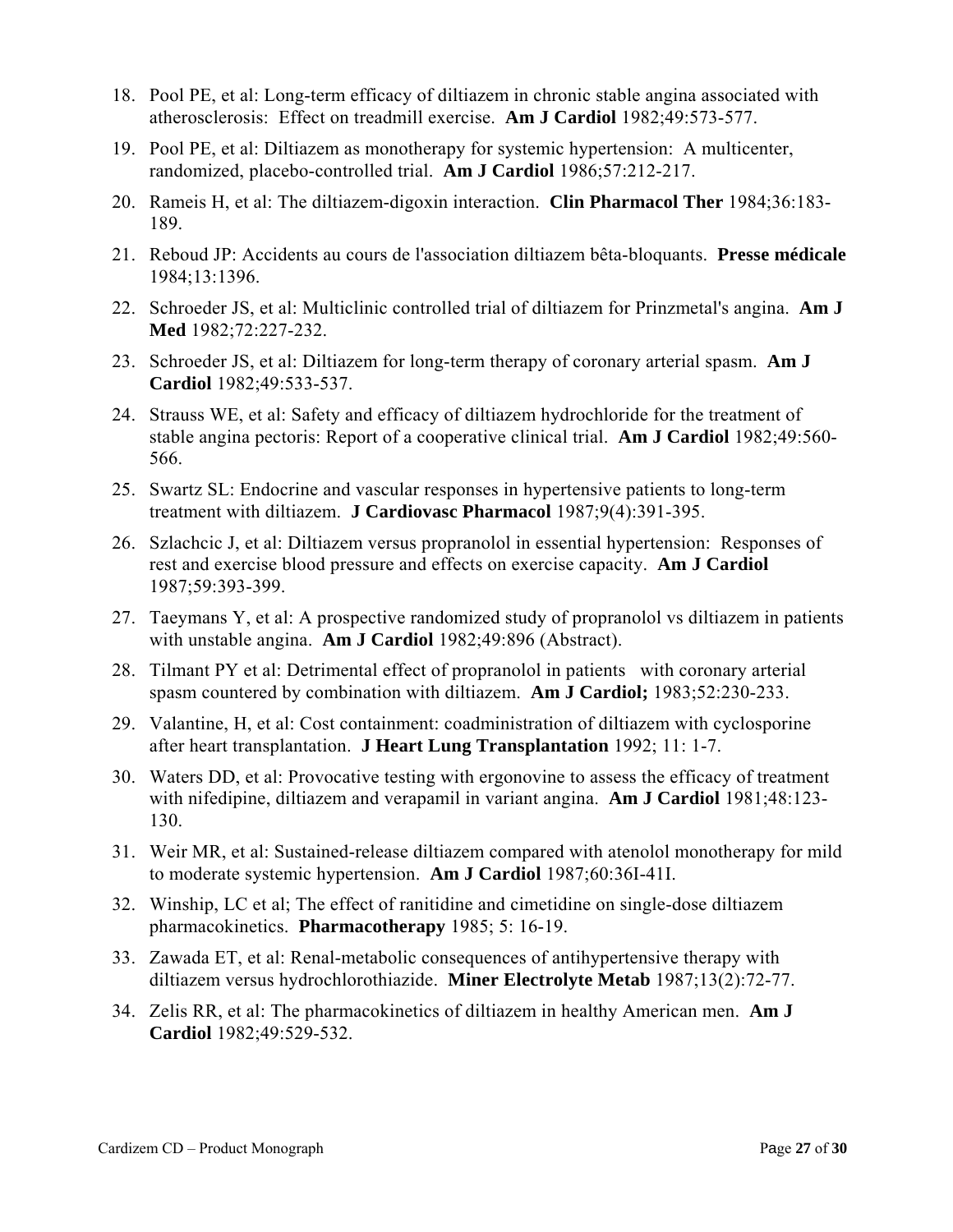#### **PART III: CONSUMER INFORMATION** Pr**CARDIZEM® CD Diltiazem hydrochloride Controlled Delivery Capsules**

Read this carefully before you start taking CARDIZEM CD and each time you get a refill. This leaflet is a summary and will not tell you everything about CARDIZEM CD. Talk to your doctor, nurse, or pharmacist about your medical condition and treatment and ask if there is any new information about CARDIZEM CD.

#### **ABOUT THIS MEDICATION**

#### **What the medication is used for:**

CARDIZEM CD is used for:

- the management of effort associated **angina** (chest pain)
- the treatment of mild to moderate **high blood pressure**.

CARDIZEM CD should normally be used in those patients in whom treatment with other blood pressure reduction medications has been ineffective, or have been associated with unacceptable side effects.

#### **What it does:**

CARDIZEM CD belongs to the group of drugs called "calcium channel blockers" or "calcium antagonists". CARDIZEM CD relaxes the arteries, thereby lowering blood pressure.

CARDIZEM CD reduces the amount of oxygen that your heart muscle needs. This helps control chest pain.

#### **When it should not be used:**

Do not use CARDIZEM CD if:

- You are pregnant or plan to become pregnant.
- You are breastfeeding.

- You have a known allergy to diltiazem or to any of the nonmedicinal ingredients.

-You have very low blood pressure (< 90 mmHg systolic).

- You have heart rhythm disorders in the absence of a pacemaker.
- You have severe heart failure with fluid in the lungs**.**

- You are taking a medicine called dantrolene used for severe muscle spasms or severe fever.

- You are using ivabradine

#### **What the medicinal ingredient is:**

Diltiazem Hydrochloride

#### **What the non-medicinal ingredients are:**

Acetyl tributyl citrate, beeswax, castor oil, cornstarch, ethyl cellulose, eudragit, FD&C Blue #1, fumaric acid, gelatin, iron oxide (300 mg capsule only), silicon dioxide, simethicone, stearic acid, sucrose, talc, and titanium dioxide. Cardizem CD does not contain tartrazine, bisulfites or gluten.

#### **What dosage forms it comes in:**

Capsules: 120 mg, 180 mg, 240 mg, and 300 mg.

**WARNINGS AND PRECAUTIONS** 

#### **BEFORE you use CARDIZEM CD talk to your doctor or pharmacist if:**

- You have very low blood pressure.
- You have ever had a bad or unusual reaction to any drug containing diltiazem in the past.
- You have heart, liver, or kidney disease.
- You have high blood sugar or diabetes.
- You are 65 years or older.

#### **INTERACTIONS WITH THIS MEDICATION**

As with most medicines, interactions with other drugs are possible. Tell your doctor, nurse, or pharmacist about all the medicines you take, including drugs prescribed by other doctors, vitamins, minerals, natural supplements, or alternative medicines.

Additional monitoring of your dose or condition may be needed if you are taking other drugs.

The following may interact with CARDIZEM CD:

- Antifungal medications with a name ending in azole;
- Medications used to control the immune system such as cyclosporine;
- Certain antibiotics should not be taken with CARDIZEM CD such as erythromycin, rifampin. Check with your pharmacist if not sure;
- Sleeping pills such as benzodiazepines (midazolam, triazolam);
- Other blood pressure medications: alpha antagonists, betablockers;
- Heart medications: Amiodarone, digoxin, digitalis, flecainide, nifedipine, propafenone, quinidine, verapamil; ivabradine
- Anaesthetics;
- Lithium and imipramine used for some types of mental illness;
- Drugs that dilate the blood vessels: short and long acting nitrates;
- Medications used to control seizures: carbamazepine, phenobarbital, phenytoin;
- **-** Warfarin used as anticoagulant;
- **-** Cholesterol lowering medications: statins;
- Theophylline used for breathing problems;
- Terfenadine or ranitidine used for allergies;
- Medications used to control stomach ulcers such as cimetidine will increase the effects of CARDIZEM CD;
- Multivitamins with minerals (calcium-containing products);
- Drugs to treat inflammation: corticosteroids, methylprednisolone;
- Dantrolene used for severe muscle spasms or severe fever.
- Acetylsalicylic acid (Aspirin) or antiplatelet drugs such as ticagrelor, cilostazol, clopidogrel, dipyridamole, ticlopidine. X-Ray contrast agents.

**Alcohol** may cause low blood pressure and dizziness when you go from lying or sitting to standing up. This can especially occur after the first dose and when the dose is increased. Tell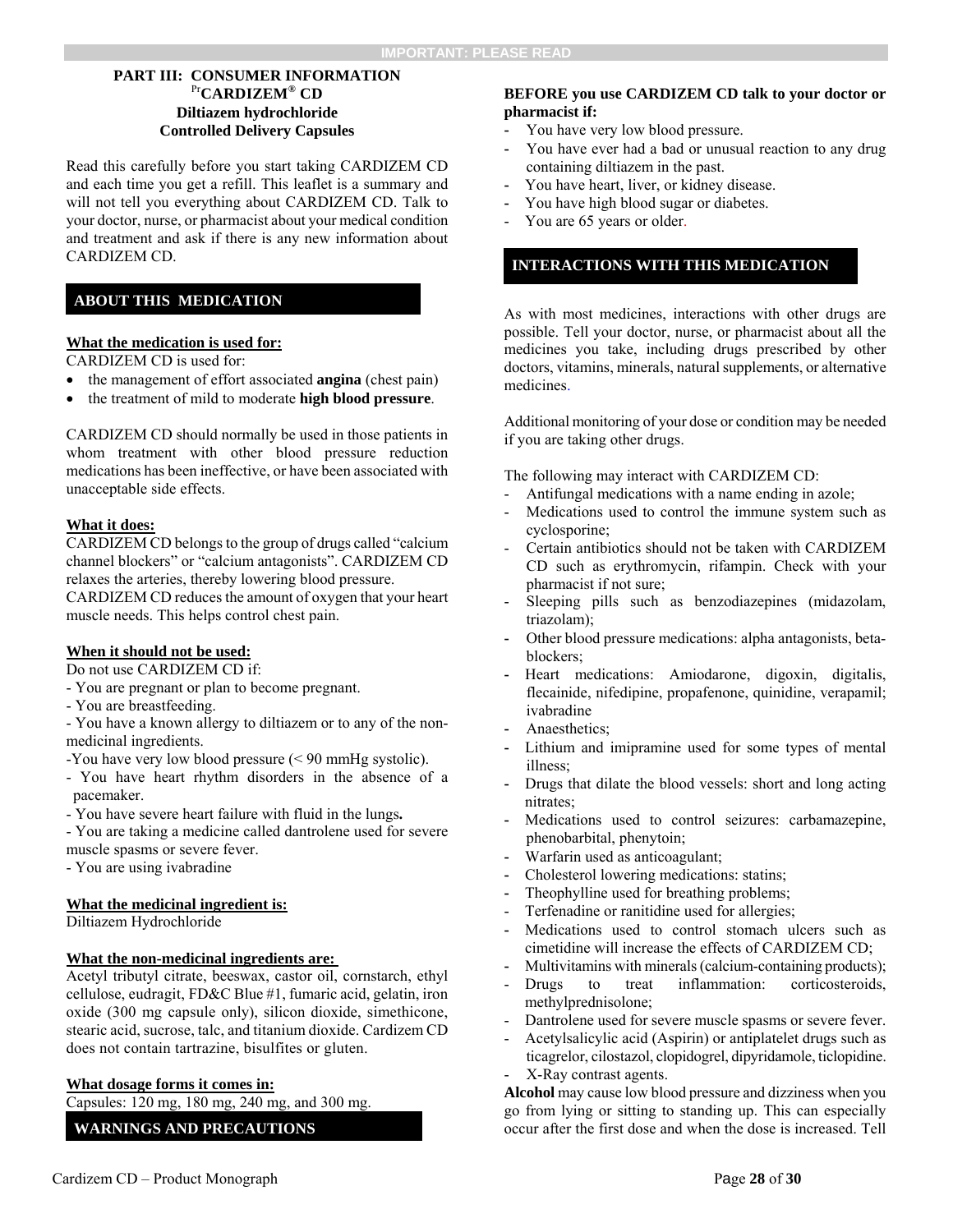your doctor if you experience dizziness, light-headedness, fainting, decreased blood pressure or increased heart rate.

**Grapefruit juice** when consumed too often while taking CARDIZEM CD may cause headache, irregular heartbeat, edema (swelling), unexplained weight gain, and chest pain. Tell your doctor if this happens to you. Your doctor may recommend that grapefruit juice be avoided if this happens to you.

#### **PROPER USE OF THIS MEDICATION**

Do not miss doses or take extra doses, unless your doctor tells you. If you are not clear about the directions, ask your doctor or pharmacist.

Take CARDIZEM CD exactly as your doctor tells you.

- CARDIZEM CD is taken once a day
- Dosage should be individualised.

**Swallow capsules whole.** DO NOT chew or crush CARDIZEM CD capsules.

#### **Usual Adult Dose:**

#### **Angina**

**Starting dose:** 120 mg to 180 mg once a day. Dose may be slowly (over 7 to 14 days) increased up to 360 mg a day. Always follow your doctor's instructions.

#### **High blood pressure**

**Usual starting doses:** 180 to 240 mg once a day. 120 mg a day may be used in some patients. **Maximum dose:** 360 mg a day.

#### **Overdose:**

In case of drug overdose, contact a health care practitioner, hospital emergency department or regional Poison Control Centre immediately, even if there are no symptoms

#### **Missed Dose:**

If a dose of this medication has been missed, it should be taken as soon as possible. However, if it is almost time for the next dose, skip the missed dose and go back to the regular dosing schedule.

#### **SIDE EFFECTS AND WHAT TO DO ABOUT THEM**

Side effects may include:

- Headache, dizziness, malaise;
- Nausea (feeling like vomiting);
- Flushing (facial redness) or feeling unusually warm;
- Unusual tiredness and weakness;
- Upset stomach.

CARDIZEM CD can cause abnormal blood results. Your doctor will decide when to perform blood tests and will interpret the results.

| SERIOUS SIDE EFFECTS, HOW OFTEN THEY HAPPEN<br>AND WHAT TO DO ABOUT THEM |                                              |                  |                 |           |
|--------------------------------------------------------------------------|----------------------------------------------|------------------|-----------------|-----------|
|                                                                          |                                              | <b>Talk with</b> |                 | Stop      |
| Symptom / effect                                                         | your doctor,                                 |                  | taking          |           |
|                                                                          |                                              | nurse or         |                 | drug and  |
|                                                                          |                                              | pharmacist       |                 | seek      |
|                                                                          |                                              | Only             |                 | immediat  |
|                                                                          |                                              | if               | In all<br>cases | e medical |
|                                                                          |                                              | severe           |                 | help      |
| Common                                                                   | <b>Low Blood</b>                             | $\sqrt{}$        |                 |           |
|                                                                          | Pressure: dizziness,                         |                  |                 |           |
|                                                                          | fainting, light-                             |                  |                 |           |
|                                                                          | headedness.                                  |                  |                 |           |
|                                                                          | May occur when                               |                  |                 |           |
|                                                                          | you go from lying                            |                  |                 |           |
|                                                                          | or sitting to standing                       |                  |                 |           |
|                                                                          | up.<br>Fast, slow, or                        |                  |                 |           |
|                                                                          | irregular heartbeat                          |                  | √               |           |
|                                                                          | Peripheral edema:                            |                  |                 |           |
|                                                                          | swelling of the                              | √                |                 |           |
|                                                                          | ankles                                       |                  |                 |           |
|                                                                          | <b>Respiratory tract</b>                     |                  |                 |           |
|                                                                          | infection:                                   |                  | √               |           |
|                                                                          | pharyngitis, rhinitis                        |                  |                 |           |
|                                                                          | <b>Allergic Reaction:</b>                    |                  |                 | J         |
|                                                                          | rash, hives, swelling                        |                  |                 |           |
|                                                                          | of the face, lips,                           |                  |                 |           |
|                                                                          | tongue or throat,                            |                  |                 |           |
|                                                                          | difficulty                                   |                  |                 |           |
|                                                                          | swallowing or                                |                  |                 |           |
|                                                                          | breathing                                    |                  |                 |           |
| <b>Uncommon</b>                                                          | <b>Depression:</b> low                       | J                |                 |           |
|                                                                          | mood, lack of                                |                  |                 |           |
|                                                                          | interest in usual                            |                  |                 |           |
|                                                                          | activities, change in<br>sleep and appetite. |                  |                 |           |
|                                                                          | <b>Heart block:</b>                          |                  |                 |           |
|                                                                          | A disease in the                             |                  |                 |           |
|                                                                          | electrical system of                         |                  |                 |           |
|                                                                          | the heart causing                            |                  |                 |           |
|                                                                          | lightheadedness,                             |                  |                 |           |
|                                                                          | fainting and                                 |                  |                 |           |
|                                                                          | irregular heartbeat.                         |                  |                 |           |
|                                                                          | <b>Heart Attack:</b>                         |                  |                 | √         |
|                                                                          | shortness of breath.                         |                  |                 |           |
|                                                                          | chest pain                                   |                  |                 |           |
|                                                                          | Angina: Chest pain                           |                  | √               |           |
|                                                                          | <b>Heart Failure:</b>                        |                  |                 |           |
|                                                                          | shortness of breath,                         |                  | √               |           |
|                                                                          | leg swelling, and                            |                  |                 |           |
|                                                                          | exercise intolerance.                        |                  |                 |           |
|                                                                          | <b>Eve Problems:</b>                         | √                |                 |           |
|                                                                          | decreased vision,                            |                  |                 |           |
|                                                                          | irritation, sore red                         |                  |                 |           |
|                                                                          | eyes                                         |                  |                 |           |
|                                                                          | <b>Increased blood</b>                       | $\sqrt{}$        |                 |           |
|                                                                          | sugar: frequent                              |                  |                 |           |
|                                                                          | urination, thirst, and                       |                  |                 |           |
|                                                                          | hunger                                       |                  |                 |           |